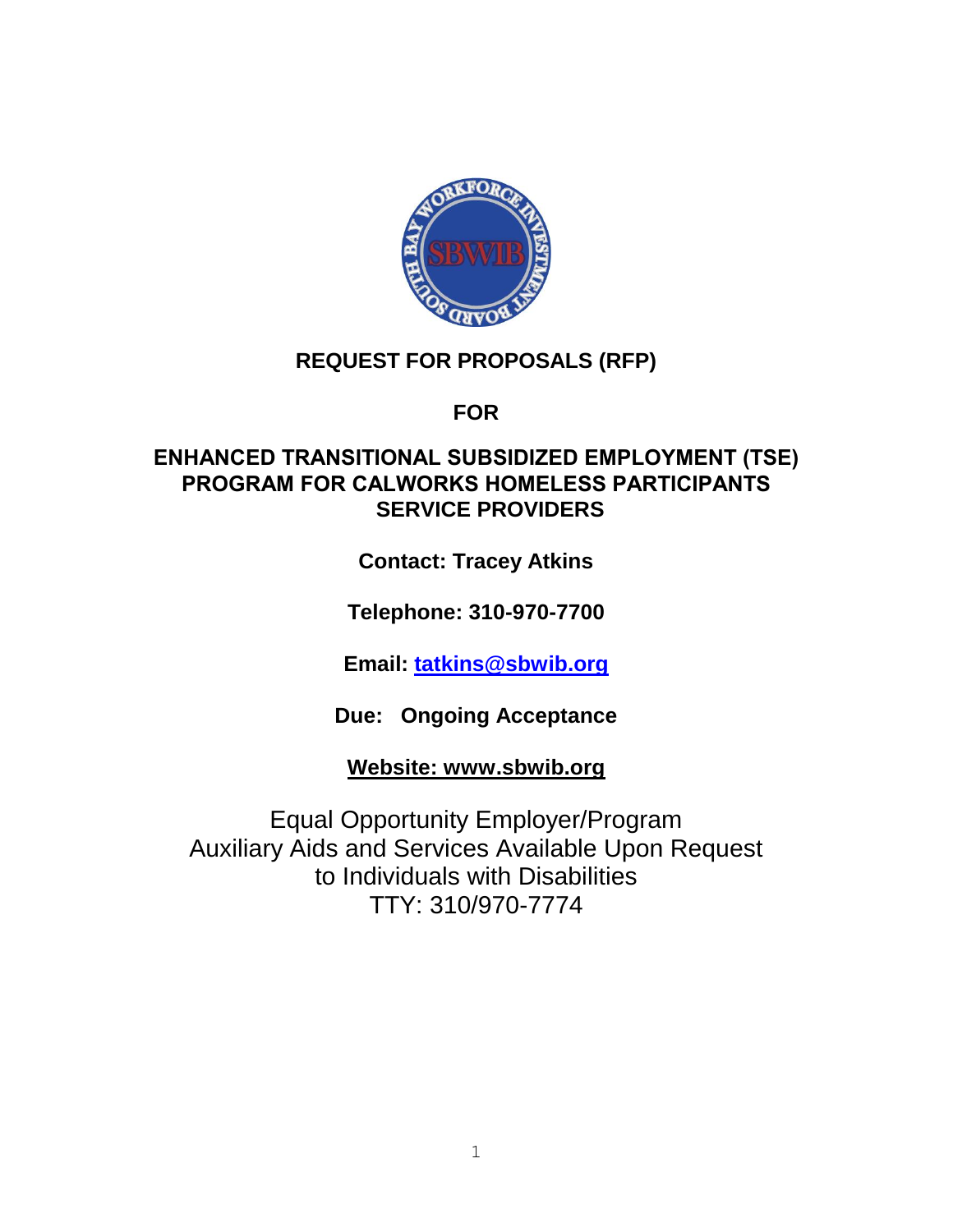## **TIMELINE**

| <b>DATE</b>                | <b>ACTION</b>                                                                            |
|----------------------------|------------------------------------------------------------------------------------------|
| Thursday, February 1, 2018 | <b>RFP Released</b>                                                                      |
| <b>Ongoing</b>             | <b>Proposals Deadline</b>                                                                |
| <b>Ongoing</b>             | <b>Review of Applications</b>                                                            |
| <b>Ongoing</b>             | <b>Recommendations to One-Stop Policy</b><br><b>Committee</b>                            |
| <b>Ongoing</b>             | <b>Recommendations to Executive</b><br><b>Committee</b>                                  |
| <b>Ongoing</b>             | <b>Negotiations with Approved Service</b><br><b>Providers and Notification of Awards</b> |
| <b>Ongoing</b>             | <b>Contract Development Process</b>                                                      |
| <b>Ongoing</b>             | <b>Training of Service Providers</b>                                                     |
| <b>Ongoing</b>             | <b>Services Begin</b>                                                                    |

**Dates are subject to change.**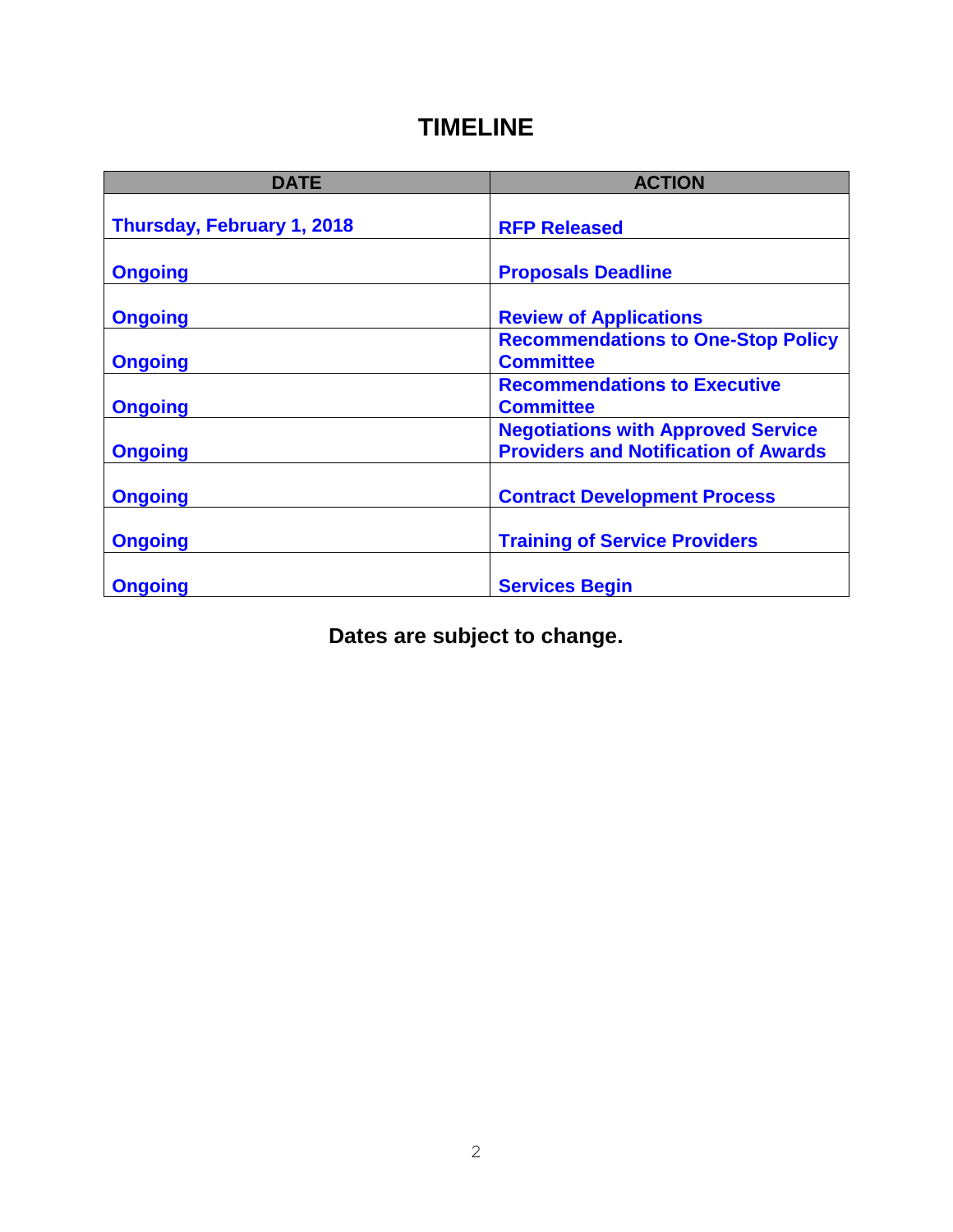# **TABLE OF CONTENTS**

| Page 4  | Background                                  |
|---------|---------------------------------------------|
| Page 5  | <b>Purpose of Solicitation</b>              |
| Page 5  | <b>Qualified Applicant Agencies</b>         |
| Page 6  | <b>Available Funds</b>                      |
| Page 6  | <b>Time Period</b>                          |
| Page 6  | <b>Description of Services Requested</b>    |
| Page 11 | <b>TSE Compensation Schedule</b>            |
| Page 12 | <b>Application Submittal Instructions</b>   |
| Page 13 | <b>Application Narrative</b>                |
| Page 14 | Application Selection & Evaluation Criteria |
| Page 15 | <b>Appeal Process</b>                       |
| Page 15 | <b>General Information</b>                  |
| Page 15 | <b>Rights of the SBWIB</b>                  |
| Page 16 | <b>On-Site Inspection</b>                   |
| Page 16 | <b>Failed Competition</b>                   |
| Page 16 | Cost Incurred by Applicants                 |
| Page 16 | Right to Reject & Negotiate Proposals       |
| Page 17 | <b>Request for Additional Information</b>   |
| Page 17 | <b>Insurance Requirements</b>               |
| Page 17 | <b>Confidentiality Requirements</b>         |
| Page 19 | Application Cover Sheet - Attachment A      |
| Page 20 | Certification Re: Lobbying - Attachment B   |
| Page 21 | Certification Re: Debarment - Attachment C  |
| Page 22 | Certification Re: Drug Free - Attachment D  |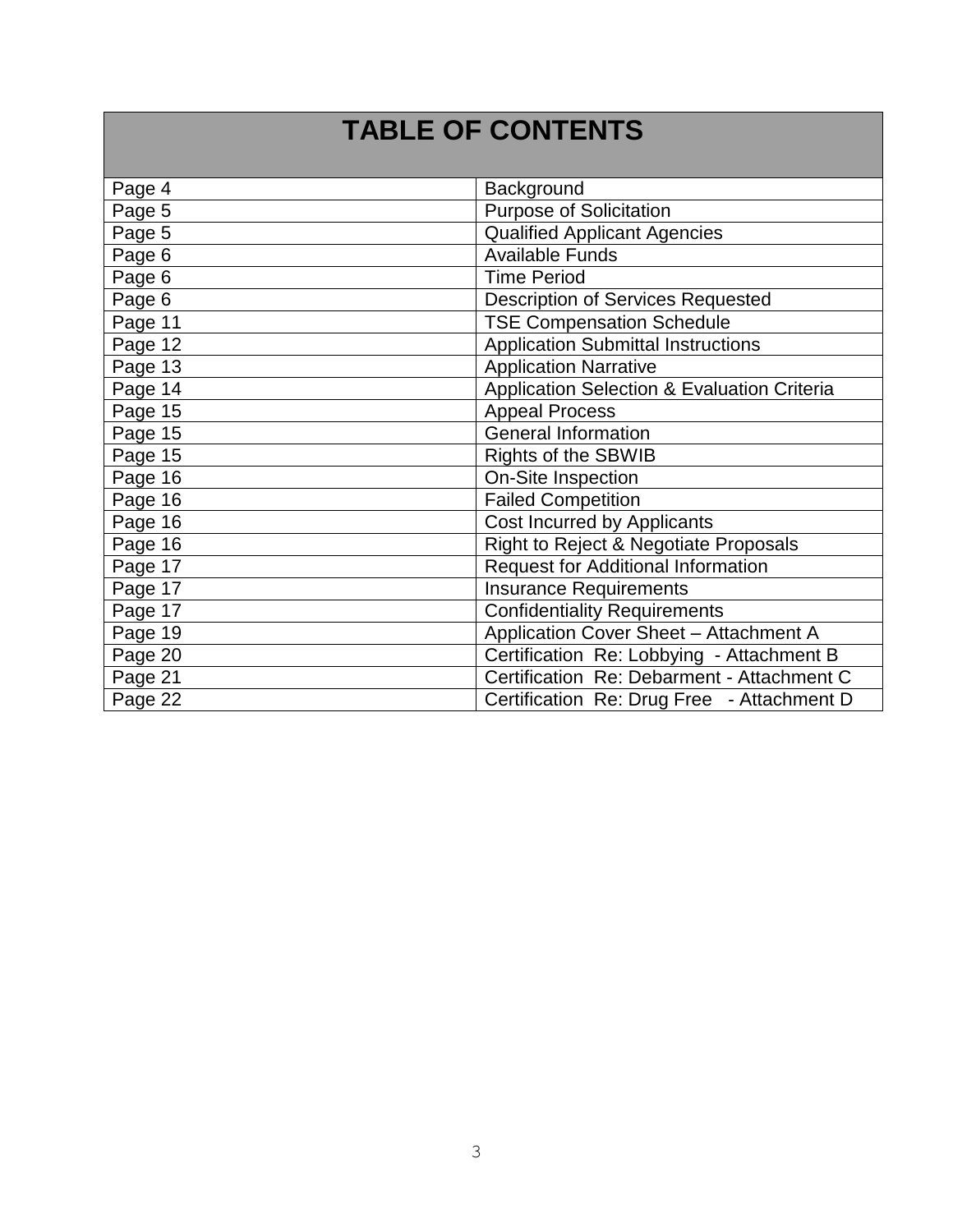## **BACKGROUND**

In February 2016, the Los Angeles County Board of Supervisors approved a motion to implement a Countywide Homeless Initiative to combat homelessness in Los Angeles County. As part of the comprehensive plan, the county is implementing multiple strategies in phases that focus on various aspects of homelessness. One of the strategies included in the Countywide Homeless Initiative is Strategy C1- Enhance the CalWORKs Subsidized Employment Program for Homeless Families. This strategy recognizes employment as a critical component for homeless adults to have a means to pay for housing. The County of Los Angeles Department of Public Social Services (DPSS) has implemented Strategy C1, by enhancing its existing CalWORKs Transitional Subsidized Employment (TSE) Program to better serve the unique needs of CalWORKs homeless families and improve their ability to become self-sufficient and retain housing. The County is currently utilizing Expanded Subsidized Employment funding to provide TSE services to CalWORKs homeless families, including CalWORKs families with DV issues and/or have received a Department of Children and Family Services (DCFS) housing subsidy.

The services offered through TSE focus on work experience through Paid Work Experience (PWE), On-the-Job Training (OJT), and Specialized Work Experience (SWE) activities, as well as Short Term Classroom Training, when funding is available. The services will be available to eligible populations for Fiscal Years' (FY) 17/18, and possibly (FY) 18/19, based on funding and at the discretion of the County. These services are arranged through a contract the South Bay Workforce Investment Board (SBWIB) has with the Los Angeles County Department of Public Social Services. The SBWIB will sub-contract with service providers that specialize in working with the unique needs of the homeless families throughout Los Angeles County served by SBWIB and its subcontractors.

One of the goals of the program is to place 200 eligible CalWORKs homeless participants into either subsidized employment, and/or job training slots in the public, private, and non-profit sectors, and maximize all available funding for eligible CalWORKs homeless participants to be served in FY 17/18, and FY 18/19 dependent upon funding. Classroom Training courses provided must meet accreditation criteria to be included as I-TRAIN approved courses. The ultimate goal is for participants in these activities to find steady unsubsidized employment which will provide income to maintain housing.

The Los Angeles County DPSS encourages channeling funds in a timely and efficient manner through existing programs and not creating new mechanisms for implementation that cannot be sustained. DPSS is utilizing existing contracts and program infrastructure for implementation. Through this "Request for Proposals (RFP)," the SBWIB on behalf of the City of Inglewood is seeking qualified service provider(s) to perform the same functions as the One-Stops/American Job Centers of California (AJCC), to assist in obtaining the goal of placing eligible CalWORKs Homeless participants into PWE, OJT, SWE, activities, and/or Classroom training courses.

#### *Potential service providers, please be aware that "this contract is a subcontract under the terms of the prime agreement with the County of Los Angeles. All representations and warranties shall inure to the benefit of the County of Los Angeles."*

The Los Angeles County DPSS funding allows the SBWIB to fulfill several key administrative functions, outlined below:

 Operate as employer-of-record for eligible participants who are paid to work in public, private and non-profit organizations;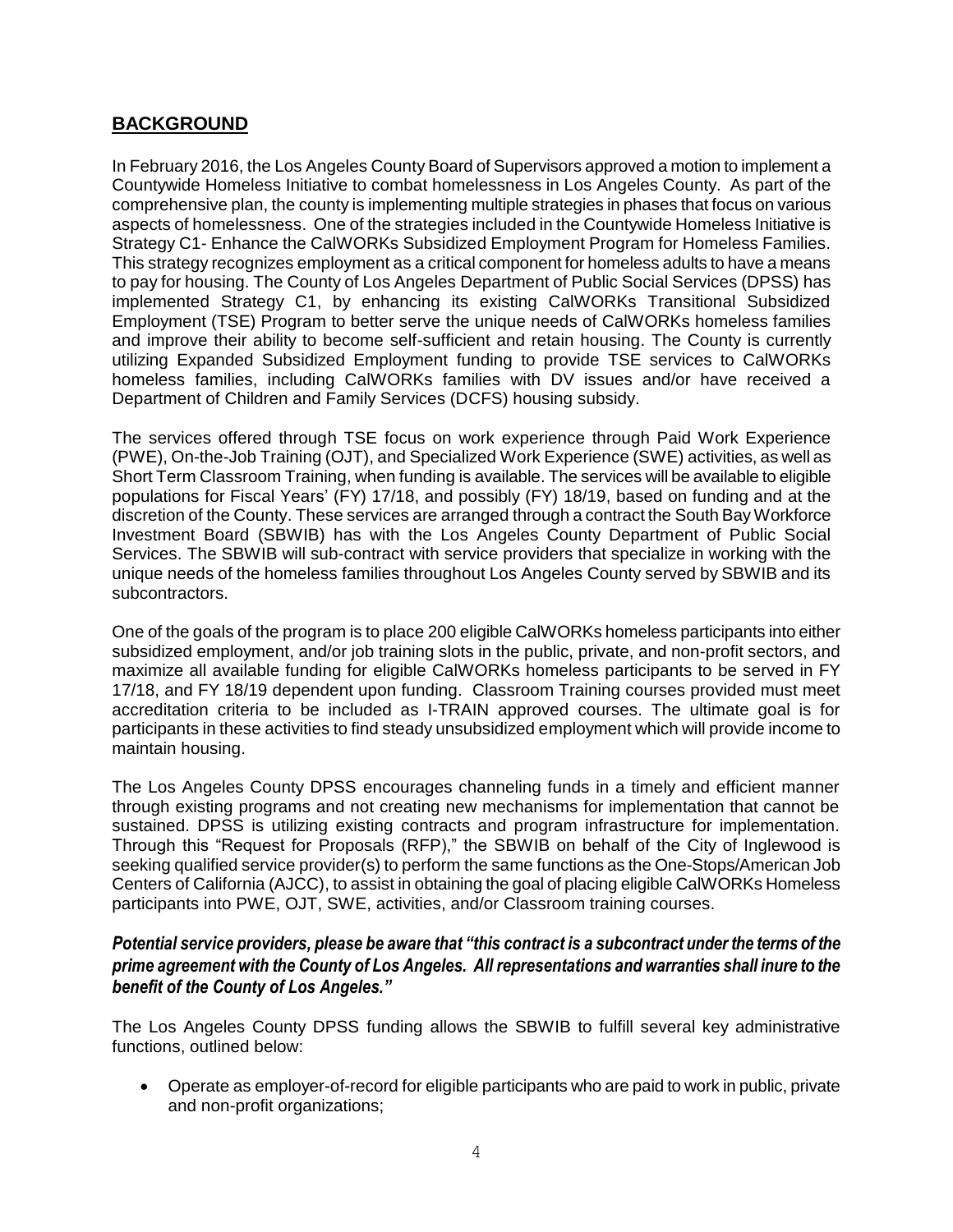- Issue paychecks to the participants/employees, cover payroll taxes, and provide workers compensation insurance;
- Execute worksite agreements with participating public, private, and non-profit organizations;
- Maintain contracts with the service providers who work directly with participants and participating employers;
- Provide reimbursement for wage subsidies for OJT to employers who hire participants as their own employees;
- Conduct administrative tasks in support of Classroom Training classes for eligible CalWORKs homeless participants, including processing/payment of Classroom Training invoices, and monitoring of provider outcomes.
- Review/maintain records on I-Train and be able to detect and correct inaccuracies.
- Provide guidance to service providers on allowances/disallowances as permitted by DPSS invoicing protocols.
- Provide information on participant progress/participant problems to DPSS.
- Provide data reports as needed by County, including mega file with all participants who have been enrolled, started, and ended assignments, monthly payroll files, etc.

This RFP is seeking qualified providers to serve CalWORKS homeless population, in a specific geographic location where there is a current unmet need within the boundaries of Los Angeles County, as determined by LA County DPSS. Homelessness is a widespread issue; therefore CalWORKS homeless participants are being served countywide under this program. However, this solicitation seeks to solicit qualified service providers located within GAIN Region II and/or Supervisorial District V, which serves the **Antelope Valley** area of Los Angeles County.

#### **PURPOSE OF SOLICITATION**

This RFP is intended to solicit applications from qualified agencies interested in providing employment and training services to eligible CalWORKs homeless participants through the TSE Program as a subcontractor to the SBWIB. Prospective contractors must have a proven track record of successfully placing homeless participants in employment. Additionally, prospective contractors must have experience providing employment and training services, job preparedness and pre-employment workshops, Classroom Training, or have established relationships with training providers who offer Classroom Training programs considering homeless populations needs and provide personal care services or be able to refer participants to service providers nearby that offer these services.

## **QUALIFIED APPLICANT AGENCIES**

This solicitation is seeking responses from nonprofit agencies with the ability to serve CalWORKs homeless populations throughout the Lancaster/Palmdale area of Los Angeles County. Agencies should meet the minimum qualifications identified below:

- A minimum of four years' experience providing resource information to homeless families for job preparedness, which can include information to personal care, laundry, storage, etc.
- o A minimum of four years' providing, employment and training services, job preparedness, pre-employment workshops, and placement services for homeless families with barriers to employment.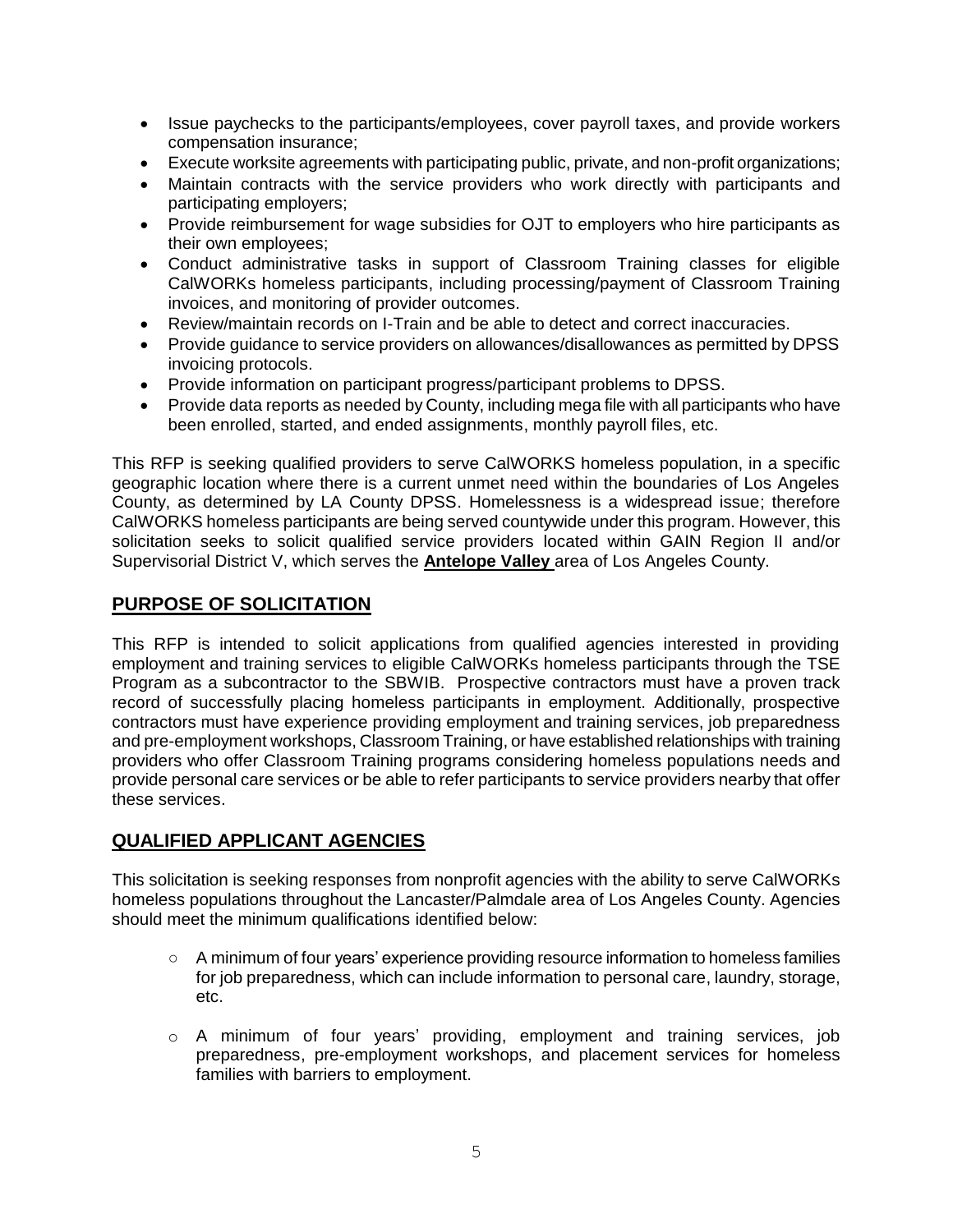- $\circ$  A minimum of four years' experience assisting homeless families secure employment placements and provide ongoing work supports.
- o A proven track record and successful experience working with homeless families and assisting them in securing employment.
- $\circ$  Demonstrated experience assisting homeless families with disability accommodations needed to secure employment;
- $\circ$  Demonstrated experience working with employers who are willing to accept homeless individuals;
- $\circ$  Demonstrated ability to access or provide resources to personal care and providing appropriate employment-related resources for the homeless populations served;
- $\circ$  A minimum of four years' experience collaborating with community-based organizations within communities with homeless populations;
- o Experience providing referrals and working closely with classroom training providers.
- $\circ$  Experience collecting and processing timesheets; and distributing paychecks.
- o Experience providing motivation, coaching, and personal development with homeless populations.

#### **AVAILABLE FUNDS**

Funding will vary, depending upon the final allocation received from the Los Angeles County DPSS and number of participants to be served. All contract awards are contingent upon available funding. A limited number of agencies will be selected. The SBWIB reserves the right to award a single application or multiple applications, based upon the ability to meet the countywide need. Additionally, SBWIB reserves the right to increase or decrease contract amounts based upon available funding, and to partially fund proposals at its discretion. The SBWIB also reserves the right to end or extend contracts, based upon performance history and available funding.

#### **TIME PERIOD**

The resulting contract(s) with the successful applicant(s) will be in effect for the period **January 1, 2017 through February 28, 2019, contingent upon DPSS funding.** Based upon current or past performance and funding, the SBWIB may renew the contract(s) for an additional year. Payments under the contract(s) awarded for TSE services under this solicitation shall be made on a fixed-price basis according to defined performance benchmarks.

#### **DESCRIPTION OF SERVICES REQUESTED**

TSE provides subsidized employment opportunities for eligible participants, which, for the purposes of this application, refers to CalWORKs homeless participants, and possibly other homeless populations determined at a later time. TSE, as post-assessment activities, are exclusively designed for participants who remain unemployed or underemployed. Traditionally, work assignments have been in public agencies or private non-profit organizations; however agencies involved with social enterprise are desirable. The TSE program design features flexible options for workforce engagement in the public, nonprofit, and private sectors for approximately 200 eligible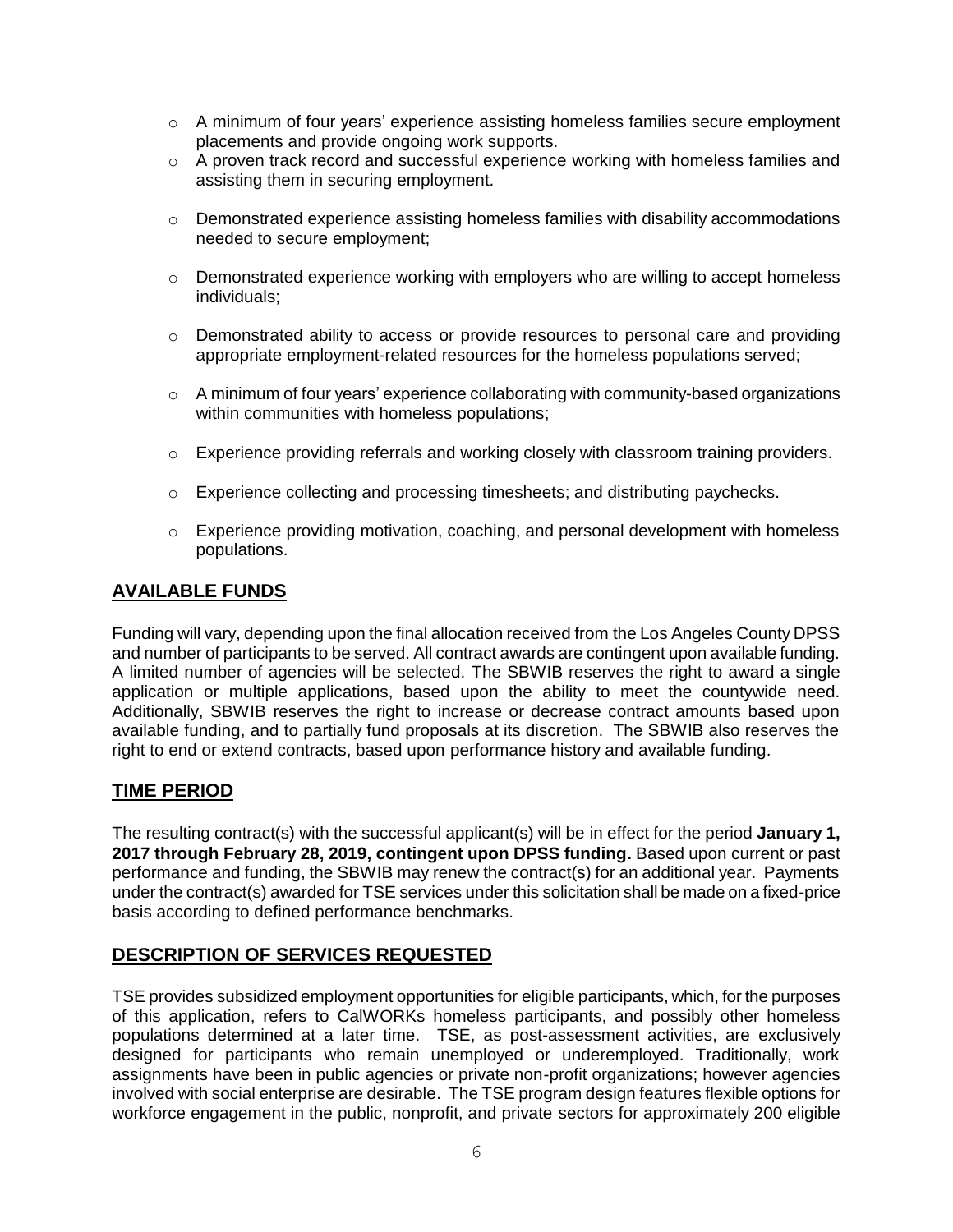CalWORKs homeless participants and respective participating employers, across Los Angeles County. The countywide placement target of 200 participants is subject to change based on funding and slot allocations.

TSE helps participants overcome barriers to employment through fully supervised, PWE, OJT, SWE, and Classroom Training, with the goal of preparing participants to enter subsidized employment and enabling the participant to secure unsubsidized employment. The SBWIB will ensure that service providers arrange PWE, OJT, and SWE activities through sub-contracts with service providers that routinely service homeless participants, throughout the County of Los Angeles.

When referred from DPSS to the service provider, the participant has completed a vocational assessment and an employment plan has been developed from the results of the assessment, which specifies his/her individual plan of action that will lead to employment. This may include vocational education training, PWE, OJT, SWE or other specialized services as required by the participant. The results of the vocational assessment plan are also factored into the service provider's overall evaluation of the participant's job preparedness. After review of the assessment, the service provider enrolls the participant into the program and assigns him/her to the appropriate program activity. The selected service provider will provide an "onboarding period" in a supportive learning environment, where participants have flexible hours in a job (i.e. 20 hours/week) to learn soft skills, appropriate work behaviors, and work through internal barriers to attain selfempowerment. Upon successful completion, the service provider will "graduate" the participant to increased work hours.

The summary below provides a description of the services to be provided by the selected service provider(s) for the TSE program design. The duration of the activities is 8 months, subject to change at County's discretion.

#### Public and Nonprofit Placements – Supervised PWE

Participants are placed in PWE assignments in Los Angeles County departments and at contracted public and nonprofit agencies for a maximum length of time determined by the County. The SBWIB is the employer of record. The TSE program pays local minimum wage plus FICA & Worker's Compensation. All participants' assignments must terminate at eight months, subject to change at County's discretion. The employer is highly encouraged to hire participants upon completion of the assignment.

#### Private Sector Placements (OJT)

OJT is an activity whereby participants are hired by local businesses, non-profit organizations, and public agencies. The participant will be subsidized 100% by DPSS for the first four months; thereafter, the participant transitions to the employer's payroll at the beginning of the fifth month. The employer then becomes the employer of record. In addition, the employer determines the hourly wage; pays the wages, FICA, and workers' compensation; and is reimbursed a portion of the wages, at the rate of 60% of the employee's wages, not to exceed \$20/hour. Employer reimbursement will terminate upon participant's completion of their assignment or completion of eight months, whichever comes first, but not later than 30 days following the end of the participant's assignment.

#### Classroom Training

For participants that are deemed good candidates for classroom training, a referral to an I-Train provider will be given to start a short, accelerated program (eight weeks or less, unless approved by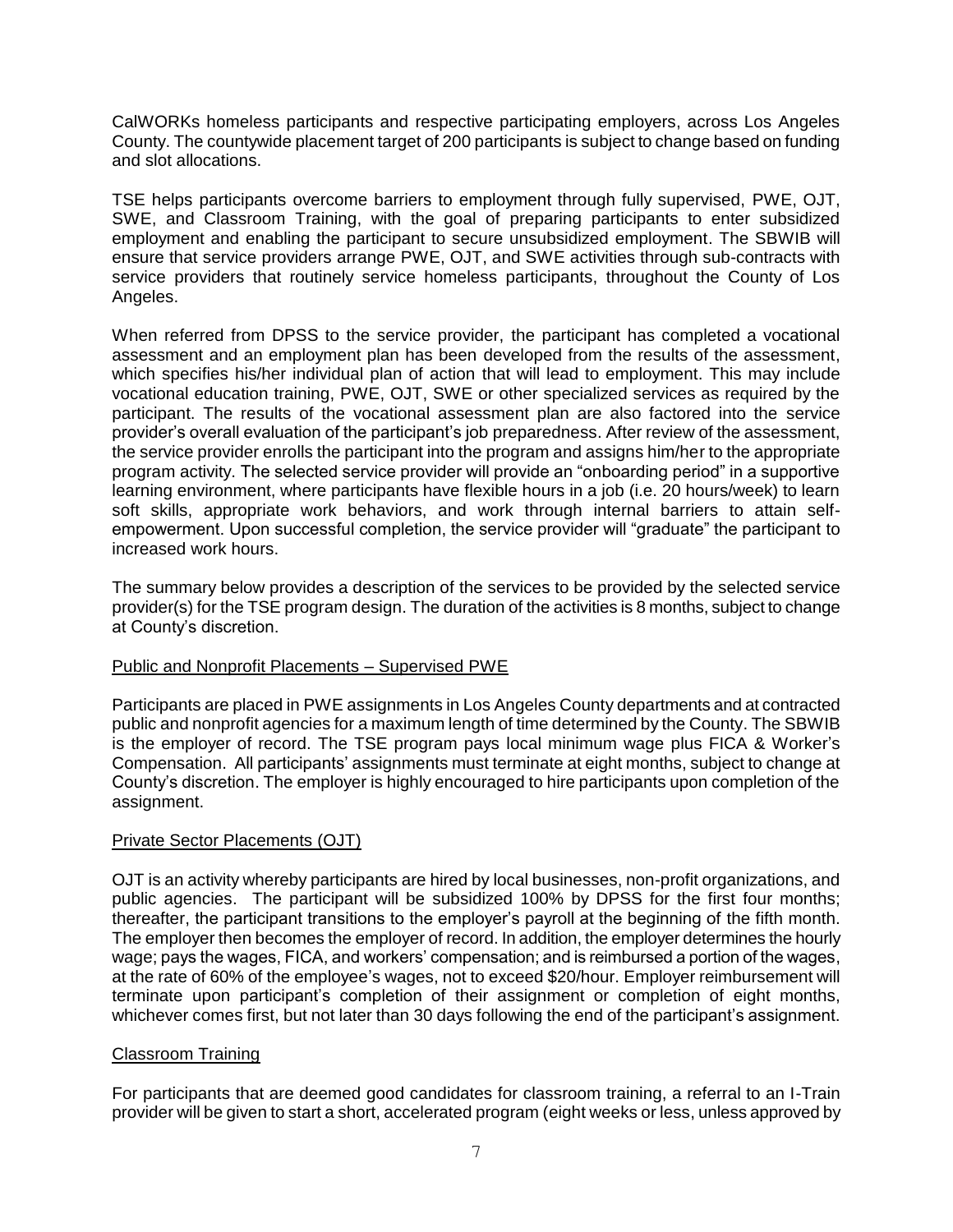the County), contingent this will lead to placement in an OJT that aligns to the program completed. It is expected that the participant will be hired at the end of the OJT assignment. Service providers must align course of study to the employment plan provided by DPSS.

The Service provider must obtain approval from SBWIB on eligible criteria of short- term training activity (i.e. cost, duration), **prior to enrolling the participant**. Service provider must initiate all referrals to Classroom Training after assessing the participant's job preparedness need **prior to starting** a PWE, OJT, or SWE activity. **Participants cannot self-enroll.** No other educational program is eligible under this proposal.

#### Eligible CalWORKs Population

In addition to the CalWORKs homeless participants, other CalWORKs populations with compelling situations that make it extremely difficult to make the transition to economic self-sufficiency may also be considered eligible. More specifically, the following may be target populations for removing barriers such mental health, substance use disorder, and domestic violence, but are participating in programs, and lack job readiness skills which impede their ability to readily find employment.

- Participants with domestic violence and homeless issues.
- CalWORKs participants who are a mutual client to Department of Children & Family Services (DCFS) who have received a housing subsidy, and
	- o Have a Family Reunification plan.
	- o Participating in Family Preservation plan.

The Selected Service Providers are responsible for the following functions:

- $\triangleright$  Review the assessments provided by DPSS. If necessary, provide supplemental assessments.
- $\triangleright$  Refer participants to GAIN Services Workers (GSW), Contracted Case Manager (CCM), or Refugee Employment Program (REP) Refugee Case Manager (RCM) for Ancillary Request to pay for LiveScan, for employers who request it as a requirement of employment.
- $\triangleright$  Assess the participant's accessibility to personal care facilities for job preparedness.
- $\triangleright$  Determine unique needs of the participant based on homeless situation and provide resource information to grooming stations, personal care supplies, clothing, etc. or provide access to these necessities for job preparedness.
- $\triangleright$  Provide resource information to or make a direct referral to laundry services, as appropriate for job preparedness.
- $\triangleright$  Provide resource information or make a direct referral to storage facilities for job preparedness.
- $\triangleright$  Coordinate activities as needed with County contracted REP/GAIN offices and GAIN Program staff.
- $\triangleright$  Provide services to all participants referred, unless special circumstances exist.
- $\triangleright$  In the case of special circumstances, first contact the County to determine if issues can be resolved.
- $\triangleright$  Provide a thorough assessment of job preparedness, provide an accelerated job readiness curriculum, (coach, motivate, etc.) prior to sending to worksite.
- $\triangleright$  Provide an "onboarding period" where participants have flexible hours on a job (i.e. 20 hours/week) to learn soft skills, appropriate work behaviors, and work through internal barriers to attain self-empowerment. Upon successful completion, the service provider will "graduate" the participant to increased work hours.
- ▶ Refer participants to contracted PWE/OJT/SWE sites.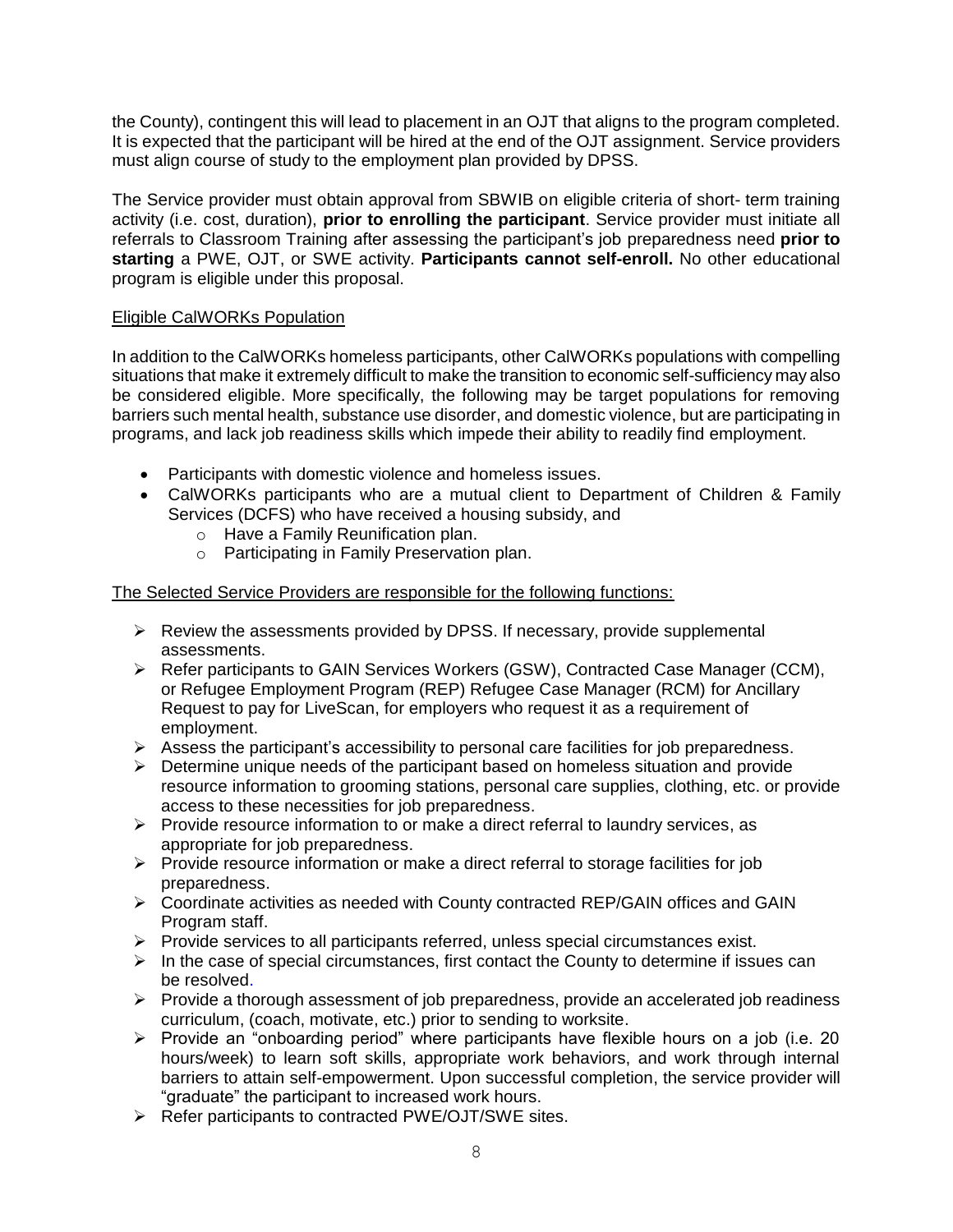- $\triangleright$  Refer participants to I-TRAIN approved Classroom Training courses, if deemed necessary.
- $\triangleright$  Develop OJT Relationships for contracts with the SBWIB.
- $\triangleright$  Refer private sector worksites to SBWIB for development of employment-related agreements.
- $\triangleright$  Reinforce the need for employers' flexibility in schedules to ensure workplace success due to unstable housing history, criminal backgrounds, or those participating in recovery programs, and/or shelter check-in/check-out restrictions.
- $\triangleright$  Provide on-going enhanced co-case management with GAIN GSW/CCM/RCM and other collaborating partners concerning sensitivity to barriers faced by homeless population. This can include addressing work behaviors, addressing employer concerns, providing basic money management information, job shadowing, etc.
- $\triangleright$  Provide work support for the participant by checking in at the worksite location and communicating with the participant about issues being faced in the work environment.
- $\triangleright$  Also, provide support to employers by communicating with them, as needed to help mitigate arising issues.
- $\triangleright$  Offer life skills classes/workshops that would benefit the homeless population.
- $\triangleright$  Assist with duties in connection with worksite recruiting and contracting. Provide job search facility and time allotment for participants to do job search.
- $\triangleright$  Place into unsubsidized job at the end of the PWE/OJT/SWE activity.
- $\triangleright$  Provide follow-up 90 days after placement into unsubsidized employment, through traditional and non-traditional means (i.e. phone call, emails, face-to-face, etc.), to not interrupt employment, and provide valuable information on job retention, money management, and support on issues being faced in the workplace.
- $\triangleright$  Input participant information on I-train accurately and expeditiously.
- $\triangleright$  Complete required documentation and pertinent forms in a timely manner, which can sometimes mean immediately, when dictated by the LA County DPSS or SBWIB. Any/all sensitive information or documentation indicating that the participant has started or stopped attending their work activity, must be communicated to the County timely, in accordance with the specified time outlined in the subcontract agreement.
- $\triangleright$  Collect and submit timesheets, and distribute paychecks. Explain payroll process and pertinent due dates to participants.

#### Desirable Qualifications:

Selected service provider will have demonstrated ability and/or experience working as/with Social Enterprise model.

#### Assessment, Case Management Services, Job Placement, and Classroom Training

**Assessment Services:** Selected service providers will not duplicate any assessments completed by DPSS and will incorporate all assessment data provided by DPSS into the overall employment plan for each participant. However, employers sometimes require that assessment data be more recent than what is provided by DPSS and in those instances and in the interest of time, service providers may be required to reassess some participants, complementing the existing assessment conducted by DPSS.

**Case Management Services:** The selected service providers will employ a co-case management strategy working cooperatively with the case management staff from GAIN/REP and the vocational schools/worksite agencies to ensure that any barrier to training and employment success is quickly addressed. Service provider case managers will specifically focus on assessing job preparedness, providing job preparedness services that will support the homeless participant's ability to begin and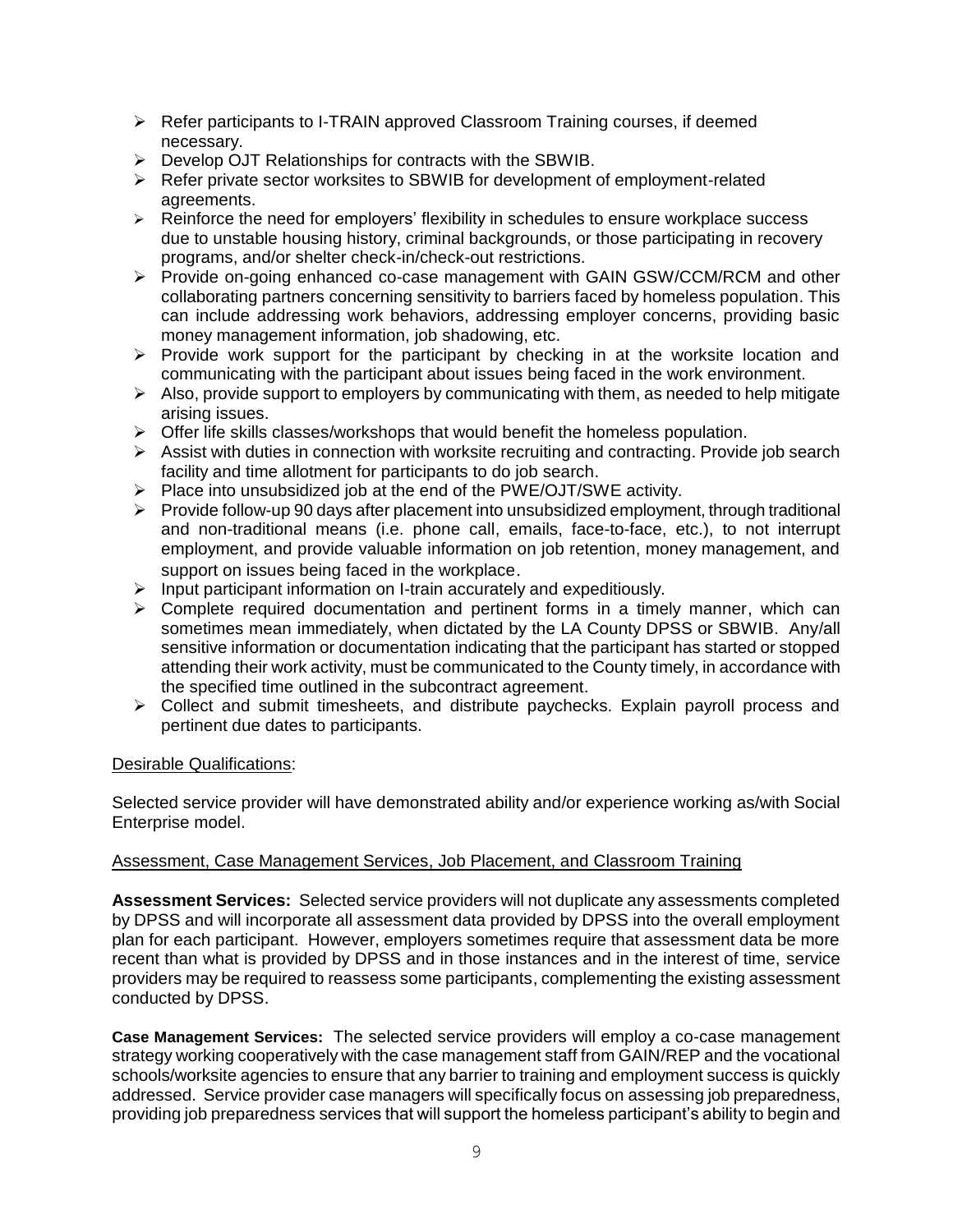maintain employment, and developing an immediate employment plan to achieve participant employment goals.

The selected service provider will also consider the barriers tied to homelessness that this population faces in order to attain and keep a job. A holistic approach to job placement needs to be applied by the service provider to include sensitivity and consideration when assessing for job preparedness. If deemed appropriate, the selected service provider will offer job shadowing as a form of job preparation. Provide a thorough assessment of job preparedness, provide an accelerated job readiness curriculum, (coach, motivate, etc.) prior to sending to worksite. The selected service provider will provide an "onboarding period" in a supportive learning environment, where participants have flexible hours in a job (i.e. 20 hours/week) to learn soft skills, appropriate work behaviors, and work through internal barriers to attain self-empowerment. Upon successful completion, the service provider will "graduate" the participant to increase the work hours. In addition, the service provider will be a work support to both the participant and employer by regularly visiting to assist in mitigating any issues that may arise in the work environment. The service provider will speak to each individually and also collectively at the regular touch points.

They will utilize the SBWIB I-TRAIN System to enroll participants into the program, establish training agreements and provide ongoing follow-up to assist the participant in successfully completing training and entering employment. As barriers are identified, participants will be referred to GAIN/REP for supportive services, if they are outside of the scope of this document, per agreement with DPSS.

**Job Placement Services:** These services are to be provided to all participants at the completion of PWE, OJT, SWE, and Classroom Training. Job placement services will be provided as supported job search assistance, shall be driven by the employment plan developed during initial and subsequent case management activities and will target living-wage employment opportunities. Services will include targeted job development, referral to interviews, access to job search tools (i.e. computers, Internet, phones, fax, e-mail and workshops) and ongoing follow-up to support the participant in successfully entering employment through a self-directed job search. In addition, the service provider will do ongoing follow-up for 90 days. Provide relevant job retention information, that also incorporates coaching, guiding, motivating through workshops and/or one-on-one sessions utilizing alternative modes of communication such as phone calls, chats, etc. not to interfere with employment.

Participants who are placed into unsubsidized employment shall be tracked for a period of 90 days. Verifications of Employment shall be submitted to SBWIB following 30 days in unsubsidized employment. Verifications of Employment forms shall clearly state that the participant has worked for a period of 30 consecutive days. Selected service providers shall achieve a placement rate of 50% for all participants who have completed a training activity, with a retention rate of 50% after 90 days in accordance with the provisions of the Prime Agreement with the County. Complete unsubsidized employment information shall be entered in I-train to collect on job placement fees.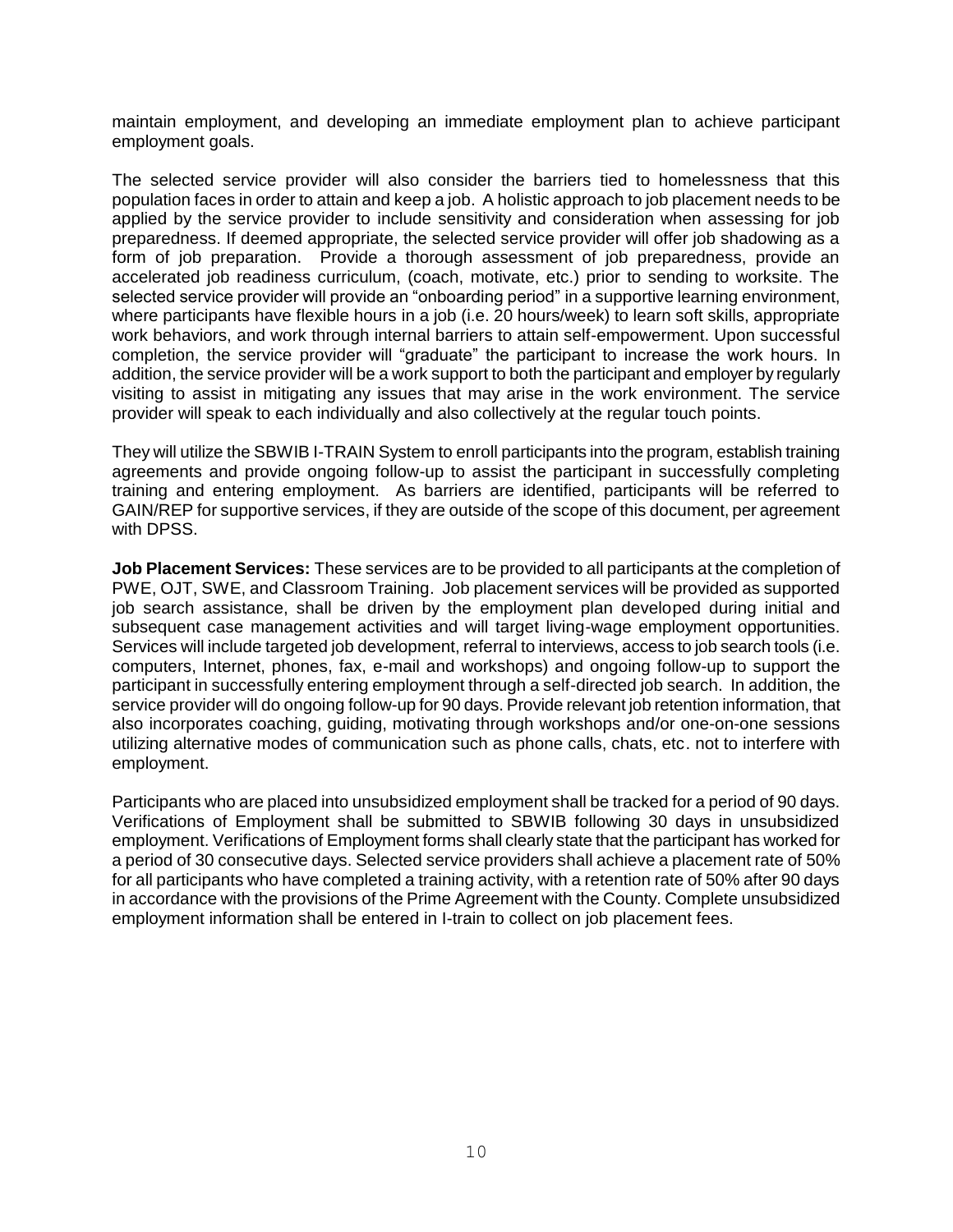## **TRANSITIONAL SUBSIDIZED EMPLOYMENT COMPENSATION SCHEDULE**

| Assessment, Job Development and<br><b>Case Management Services</b> | Monthly | Submission of SBWIB invoice is based upon the following: 75% (or<br>\$1,200.00) to be billed upon the review and acceptance of all<br>required documentation from DPSS offices and the enrollment and<br>placement of a participant into an authorized subsidized training<br>activity. The remaining 25% (or \$400.00) shall be billed upon<br>participant completion of 30 days in full-time unsubsidized<br>employment (not to exceed \$1,600) per client. Providers that receive<br>verification that participant has completed 30 days of part-time;<br>unsubsidized employment may bill \$200.00.                                                                       |
|--------------------------------------------------------------------|---------|-------------------------------------------------------------------------------------------------------------------------------------------------------------------------------------------------------------------------------------------------------------------------------------------------------------------------------------------------------------------------------------------------------------------------------------------------------------------------------------------------------------------------------------------------------------------------------------------------------------------------------------------------------------------------------|
| Public and Nonprofit Placements -<br>Supervised<br><b>PWE</b>      | N/A     | Contractor will refer participants into PWE utilizing access to<br>a case management system and forms provided by SBWIB.                                                                                                                                                                                                                                                                                                                                                                                                                                                                                                                                                      |
| Private Sector Placements -                                        | N/A     |                                                                                                                                                                                                                                                                                                                                                                                                                                                                                                                                                                                                                                                                               |
| OJT                                                                | N/A     | Contractor shall refer participants into OJT positions with local<br>businesses and other eligible organizations willing to participate in<br>the program. SBWIB will reimburse eligible organizations 60 % of<br>participant's wages up to \$20/hr.                                                                                                                                                                                                                                                                                                                                                                                                                          |
| <b>Classroom Training</b>                                          | Monthly | Contractor shall enroll participants into an I-TRAIN approved<br>classroom training. Contractor must submit a SBWIB invoice based<br>upon the following: 75% (or \$1,200.00) to be billed upon the review<br>and acceptance of all required documentation from DPSS offices and<br>the enrollment and placement of participant into an authorized<br>training activity. The remaining 25% (or \$400.00) shall be billed upon<br>participant completion of 30 days in unsubsidized employment (not to<br>exceed \$1,600) per client. Providers that receive verification that<br>participant has completed 30 days of part-time; unsubsidized<br>employment may bill \$200.00. |
|                                                                    |         | Contractor cannot be paid for both self-referrals to classroom training<br>courses AND the \$1,200 Service Provider Fee (for services outlined<br>in the Assessment, Job Development and Case Management<br>Services section above). Only one fee will be paid to Contractor,<br>whichever is less. Contractor WILL NOT be paid for both.                                                                                                                                                                                                                                                                                                                                     |
| Administration                                                     | N/A     | Administrative costs are not associated with this Agreement.                                                                                                                                                                                                                                                                                                                                                                                                                                                                                                                                                                                                                  |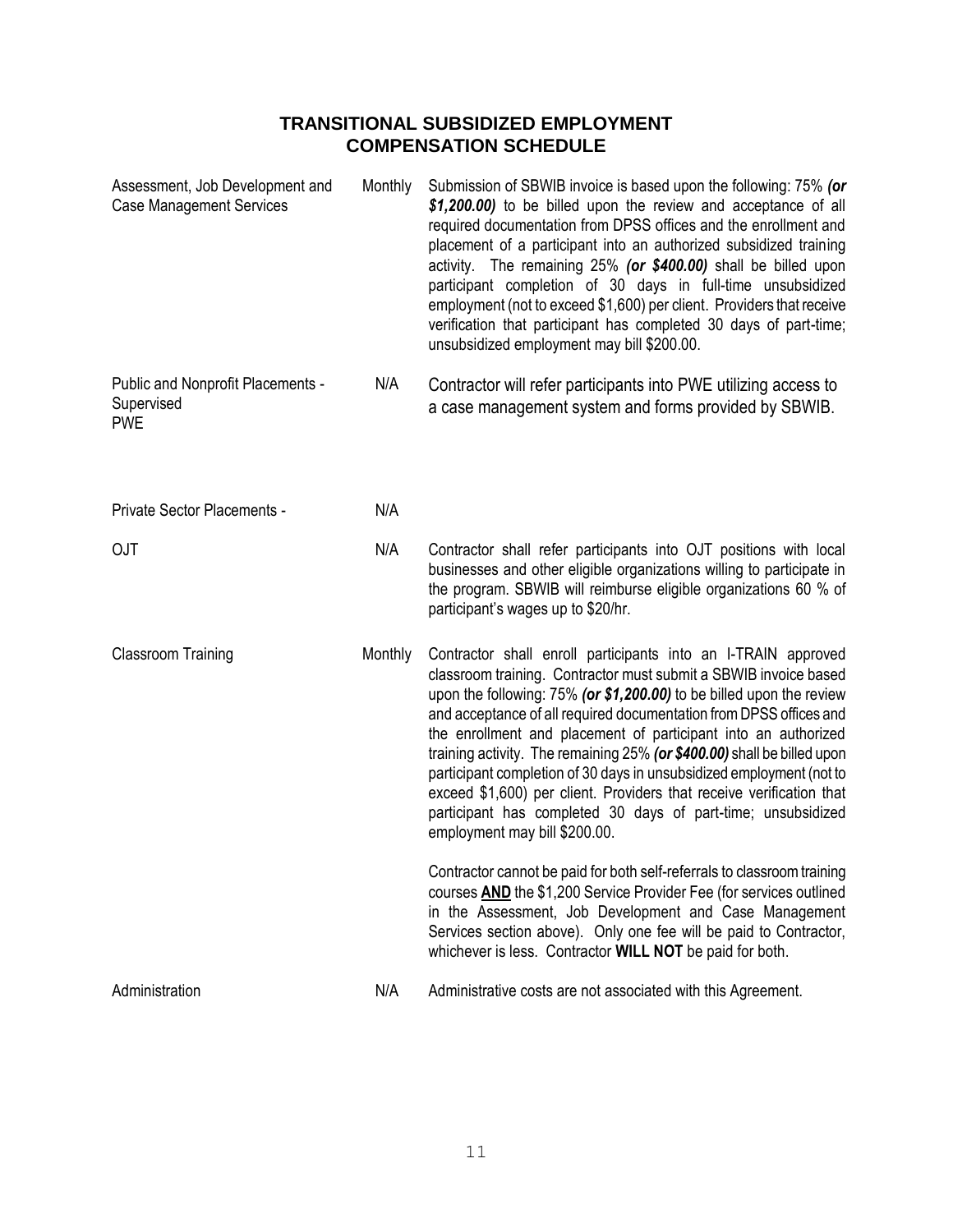## **APPLICATION SUBMITTAL INSTRUCTIONS AND FORMAT**

- A. Applications will be accepted **on an ongoing basis,** contingent upon funding, and/or until there is no longer a programmatic need**. The SBWIB along with Los Angeles County DPSS, reserves the right to determine if/when there is no longer a need for additional providers.** No exceptions to the submission conditions set forth in this notice will be granted. Overnight and hand deliveries are acceptable, as there is currently no deadline for submission. Applications that do not meet other conditions set forth in this notice will not be considered. **Facsimile (FAX) applications will not be honored**.
- B. Submit four copies of your application (including attachments) on 8½"x 11" white bond paper. Margins must be at least an inch and font size must be no less than 12.
- C. Attachment A, an application cover sheet, should be completed and used as the cover page for the application.
- D. Attachment B, Lobbying Certification needs to be signed and submitted.
- E. Attachment C, Debarment Certification needs to be signed and submitted.
- F. Attachment D, Drug Free Workplace Certification needs to be signed and submitted.
- G. Your response to the narrative section of the application is limited to no more than 10 singlesided sided pages. This page limitation is imposed for the sake of the reviewers of your application. This limitation does not include other sections of your application such as: Attachments A, B, C and D.
- H. The Applications must be mailed or personally delivered to:

#### **Tracey Atkins, Manager South Bay Workforce Investment Board 11539 Hawthorne Boulevard, Suite 500 Hawthorne, CA 90250**

- I. Assemble your application using the following order. Use this as a checklist to ensure the proper order. Failure to follow RFP instructions could result in rejection of your application.
	- □ Attachment A (Applicant Cover Page)
	- **D** Application Narrative
	- □ Agency Organizational Chart (See Application Narrative)
	- □ Copy of Most Recent Agency Audit (See Application Narrative)
	- □ Attachment B (Lobbying Certification)
	- □ Attachment C (Debarment Certification)
	- □ Attachment D (Drug Free Workplace Certification)
- J. Questions regarding this RFP may be submitted in writing to Tracey Atkins, South Bay Workforce Investment Board by email at [tatkins@sbwib.org.](mailto:tatkins@sbwib.org) Questions will be accepted on an ongoing basis.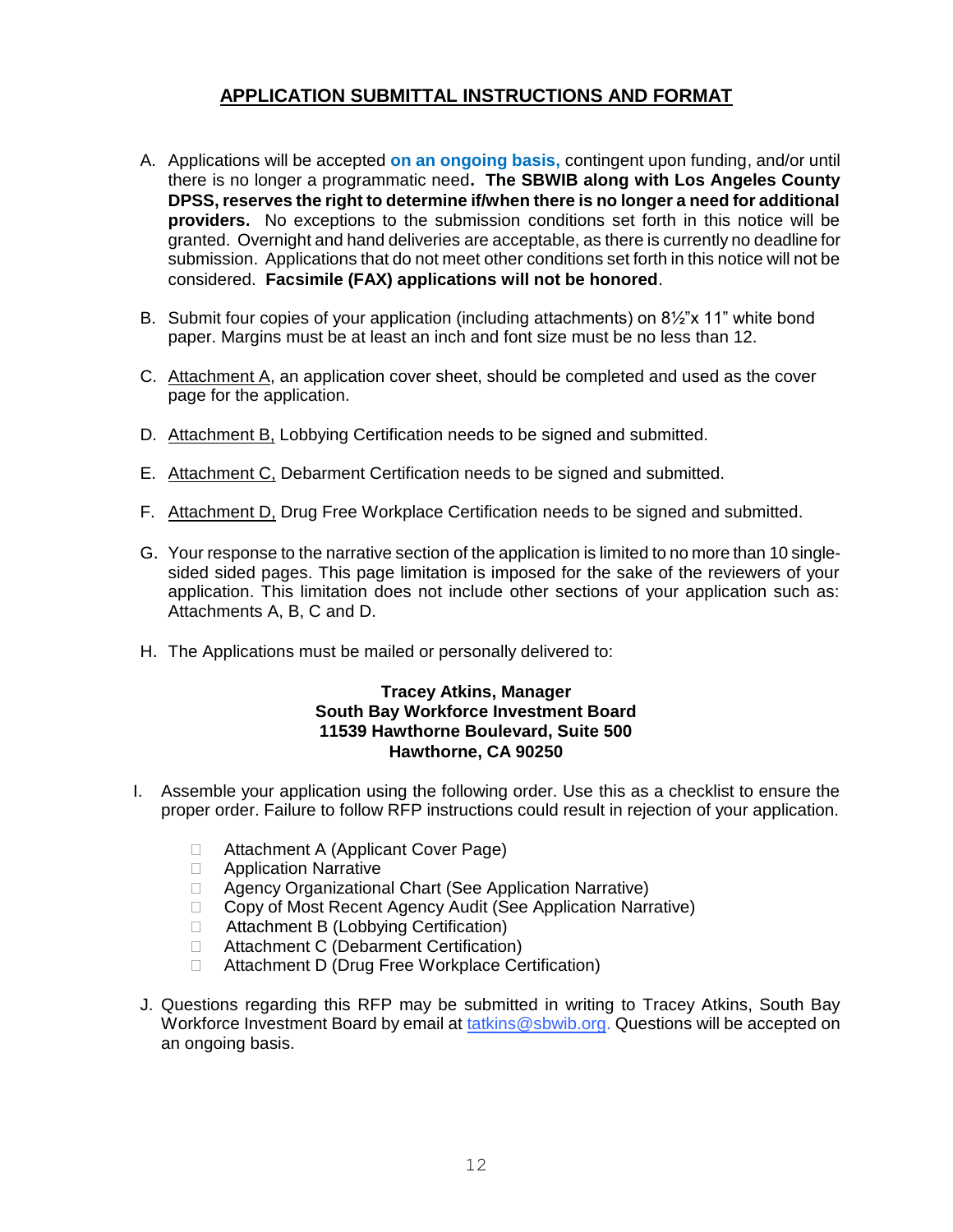#### **APPLICATION NARRATIVE**

#### **A. Organization Background, Qualifications, Performance History - Application Evaluation (40%)**

The narrative portion of the application is limited to 10 single-sided pages. This limitation does not include any of the required attachments.

#### **1. Profile of the Applicant**

- a. What is the legal status of your organization?
- b. Describe your organization, the governance structure, length of existence, the services it provides and populations it serves. Include an organization chart.
- c. Please provide a roster of the management personnel, who will supervise the provision of services and their qualifications. Additionally, please provide qualifications that include licenses and/or certifications of case managers, job developers and/or all other staff who will provide the services.
- d. Describe your facility(ies) from which the services may be performed, assurances of meeting all applicable federal, state, county and local fire and safety regulations, and accessibility of facilities to individuals with disabilities.

#### **2. Experience in Providing Same or Similar Services**

- a. Applications must include information to demonstrate that the applicant has a record of success in operating similar type of services or projects. Describe your related project experiences and qualifications in providing services to the public, private and /or non-profit sectors.
- b. Describe your knowledge and experience with programs funded by the Los Angeles County Department of Public Social Services (DPSS) or other federal, state or local government agencies.
- c. Describe the applicant's experience and ability to provide services at applicant's proposed location(s) in Los Angeles County.
- d. Provide three references of individuals outside of your organization familiar with the quality of services you have provided. Be sure to include current phone numbers and addresses.
- e. If the organization has not had prior experience or involvement with a program funded by DPSS, please outline other programs that provided similar services in which you have been involved over the last four years.
- f. Describe your expertise in working with the private sector and ability to achieve unsubsidized employment.
- g. What experience does your agency have which lends itself to the development of worksites, including private for profit worksites?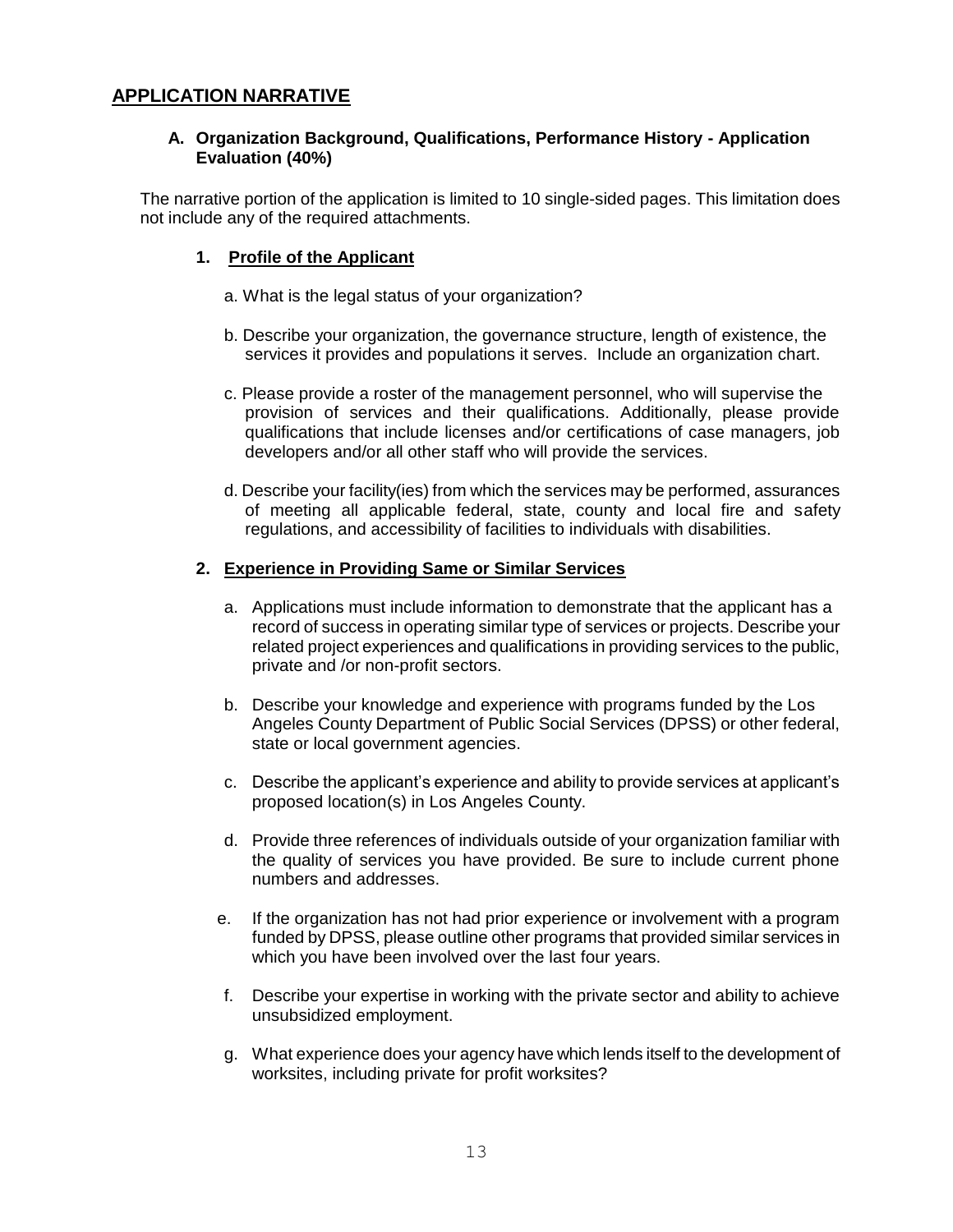#### **B. Plan of Services to be Performed (40%)**

- 1. Detail how often services can be provided, necessary start-up time, the minimum/ maximum number of participant referrals that can be received, and the number of participants your agency has the capacity to enroll.
- 2. Describe other related agencies that may be a part of your infrastructure to assist in your delivery of services.

#### **C. Financial Management (20%)**

- 1. Describe your financial/accounting management systems and attach one copy of your organization's most recent audit. The audit should be submitted as a separate attachment and is not part of the application.
- 2. List all proposed staff positions to be paid through the contract that may be awarded.
- 3. Describe how your organization would repay any disallowed costs identified with non-federal funds.

## **APPLICATION SELECTION AND EVALUATION CRITERIA**

The following description of the selection application review process is a general description. Not all elements must be performed on all applications received and the order of the process may be varied at the discretion of the SBWIB reviewing staff, the One-Stop Policy Committee or the SBWIB.

SBWIB staff will screen applications for responsiveness. Non-responsive applications will not be given further consideration. To be responsive, an application must be:

- a. Submitted on time.
- b. Meet all submission requirements, e.g. quantity, signatures, etc.
- c. Include all required forms, signed certifications, and other material fully completed in accordance with the instructions.

Upon finding that an application is responsive, the SBWIB will review forms, certifications, and other documentation; may check references, conduct onsite investigations and perform other verification activities.

All responsive applications are reviewed and scored by the SBWIB, Review/Evaluation Team which is designated by the SBWIB, Executive Director. Applications will be read and scored by the same reviewers. Each reviewer will evaluate the application for acceptability and assign a numerical score. Scores from each reviewer for all applications will then be totaled and averaged. A maximum of 100 points may be awarded to any single application. The recommendation of the Review Evaluation Team will then be forwarded to the One-Stop Policy Committee.

The One-Stop Policy Committee will review the recommendations of the SBWIB Review/Evaluation Team. The Committee may accept, modify, or reject the evaluation team's recommendations, or return the matter to the SBWIB staff for further investigation or negotiation.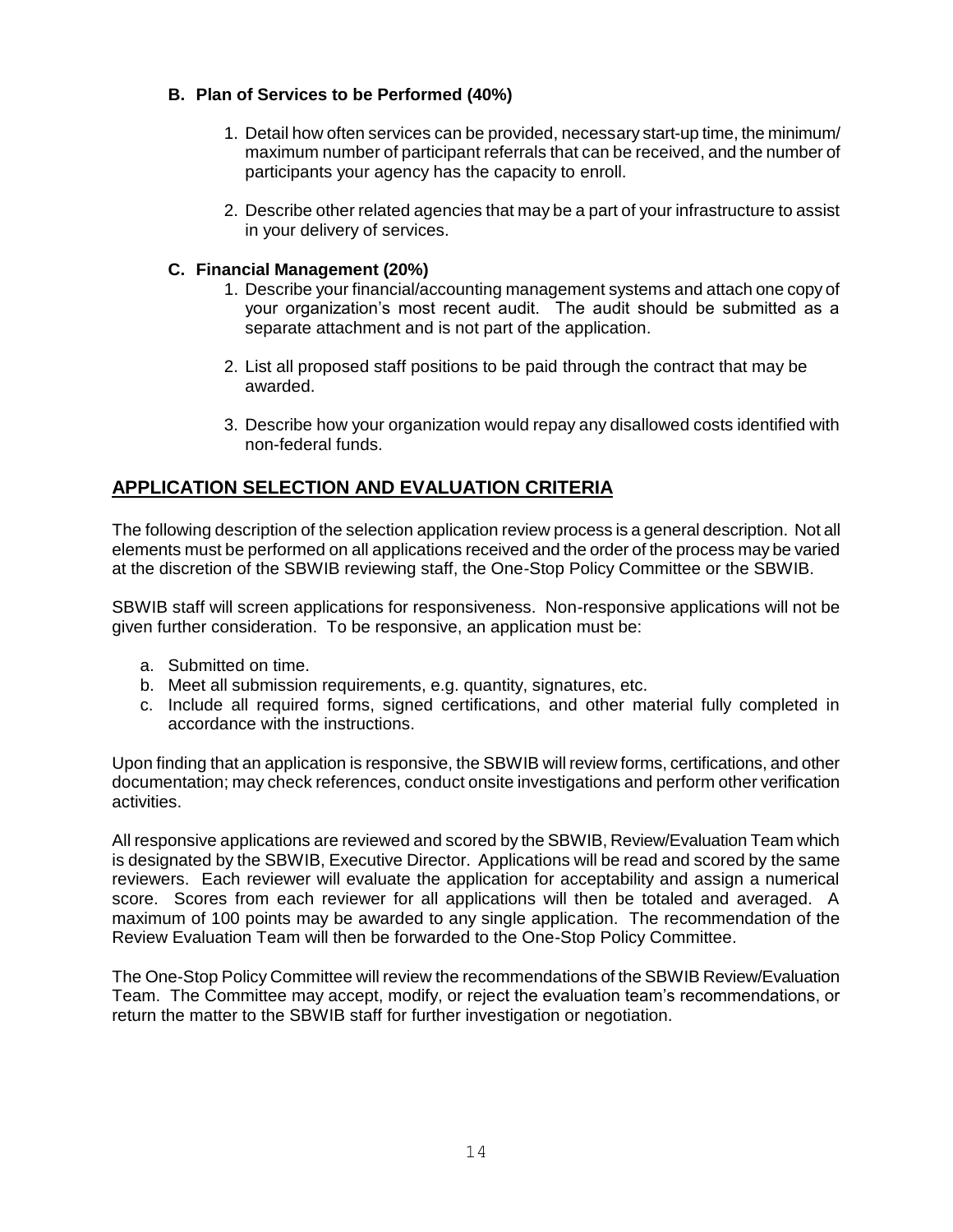The One-Stop Policy Committee will forward the recommended application(s) to the SBWIB, Executive Committee. The SBWIB Executive Committee will make final decisions to accept, reject, or modify all funding recommendations.

#### **Application Evaluation and Scoring Criteria**

Each application submitted for consideration will be evaluated and scored on its own merit. The emphasis in the evaluation is clarity, relevance, and strict compliance to the RFP requirements.

#### **40% Organization Background, Qualifications, Performance History 40% Plan of Services to be performed 20% Financial Management**

#### **APPEAL PROCESS**

Any Applicant whose proposal is not recommended for funding may appeal the decision to the SBWIB Appeals Committee. Appeals must be received within three (3) business days following issuance of a notice of funding recommendations. A hearing date will be set within five business (5) days of an appeal. All appeals shall be presented in writing stating the reason(s) for the appeal. The SBWIB Executive Committee shall make a determination regarding the appeal and such determination shall be final. An Applicant may not appeal the amount of funding they are recommended to receive. Appeal must be submitted by fax (310) 970-7700 or mail to:

#### **South Bay Workforce Investment Board 11539 Hawthorne Boulevard, Suite 500 Hawthorne, CA 90250 Attn: Jan Vogel, Executive Director**

An appeal of a denial of award may be brought only on the following grounds:

- \_ Failure of the SBWIB to follow the selection procedures and adhere to requirements specified in the Request for Proposals.
- $\qquad \qquad -$  There has been a conflict of interest violation as provided the California Government Code Section 87100 et seq.
- \_ There has been a violation of State or Federal law.

An appeal may **not** be filed if a proposal was rejected prior to consideration or was determined nonresponsive.

#### **GENERAL INFORMATION**

Applicants awarded an agreement(s) under this RFP must be ready to begin services upon execution of the contract. The information submitted in response to this solicitation is not legally binding. However, any financial agreements based on the proposals and subsequent negotiations become legally binding after both parties have signed them. All resulting agreements, financial and non-financial, will provide mutual termination clauses between the two agencies.

#### **Rights of the SBWIB**

The SBWIB reserves the right to waive informality in any proposal, to accept or reject any or all proposals, to reject one part of a proposal and accept another, to re-advertise and, or seek other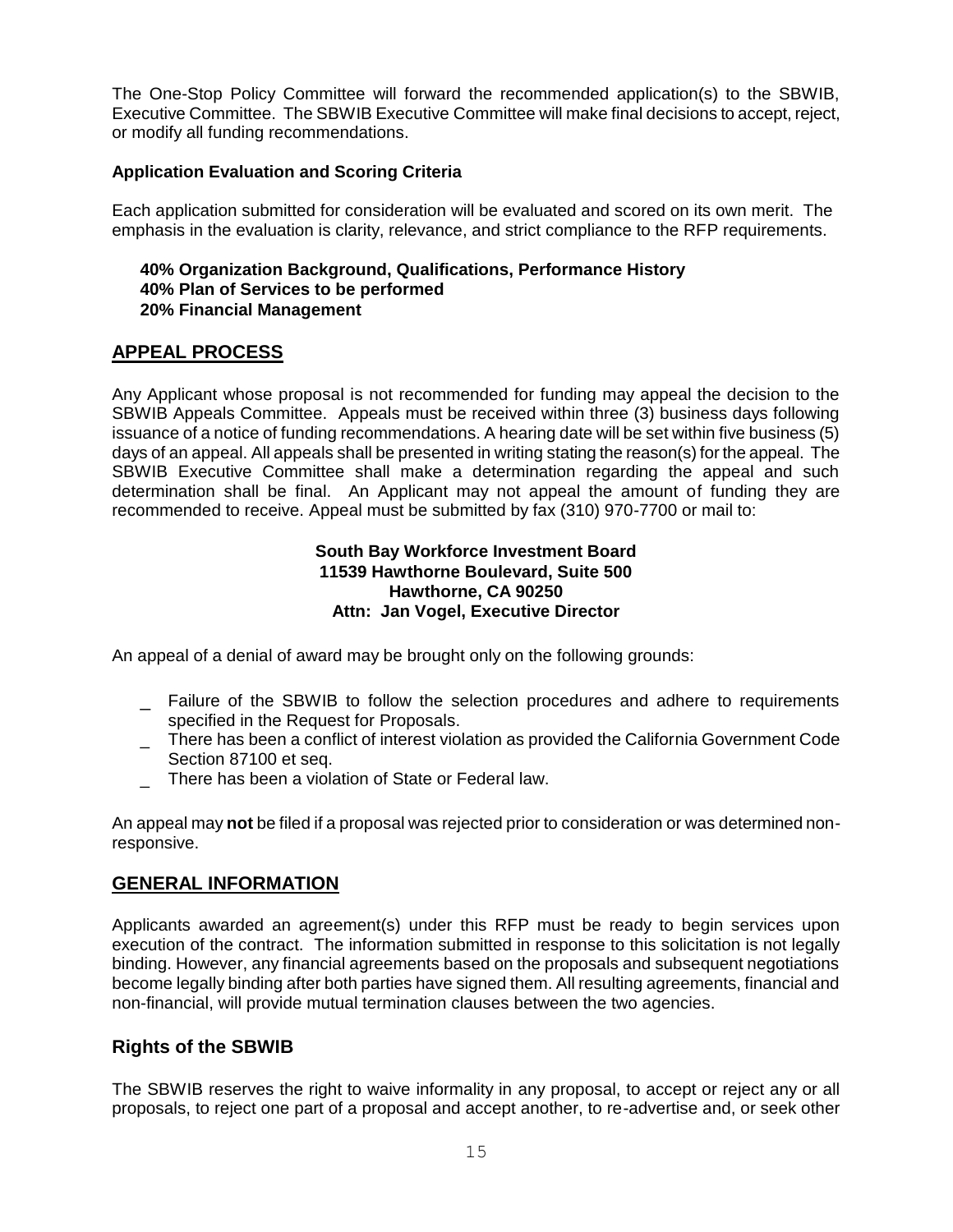proposals, to make awards to the most responsive proposal as the interest of the SBWIB may require.

- a. The SBWIB reserves the right to establish additional consideration or criteria for funding, as deemed necessary. Such consideration may be addressed through final agreement negotiations.
- b. The SBWIB reserves the right to reject any proposal and waive any requirement when the action is considered to be in the SBWIB's best interest and negotiate change, revision, and/or modification of a proposal with any Respondents.
- c. The SBWIB reserves the right to retain all proposals submitted in response to this RFP. The proposals shall become the property of the SBWIB. The SBWIB also reserves the right to use any or all ideas presented in any proposal submitted in response to a Request for Proposal, without charge or limitation. The selection or rejection of a proposal does not affect these rights.

All submissions become the property of the SBWIB. All costs associated with the development of submissions in response to this solicitation must be borne by the applicant. The submission shall not include any such expenses as part of any fee quotations, if fees apply.

#### **On-Site Inspection**

Organizations awarded contracts must have an established fiscal system, personnel policies and procedures, grievance process, and other systems considered necessary by the SBWIB to operate an effective training program.

Organizations with no prior awarded contract with the SBWIB will be subject to an on-site inspection, which must be deemed satisfactory before a contract may be awarded. **NOTE:** Facilities **must** comply with Americans with Disabilities Act (ADA).

The SBWIB retains the right to utilize an instrument of their choice to conduct an On-Site inspection to evaluate the fitness of an organization to operate new employment programs.

## **Failed Competition**

If no more than one submission is received in response to this solicitation, the SBWIB reserves the right to classify this procurement a failed competition and either reissue the RFP or enter into a sole source agreement with the sole respondent. The SBWIB reserves the right to select more than one party to provide these services.

## **Cost Incurred by Applicants**

All cost of proposal preparation will be borne by the applicant. The SBWIB will not, in any event, be liable for any pre-contractual expenses incurred by applicants in the preparation and/or submission of the proposals. Proposals will not include any such expenses as part of the proposed.

#### **Right to Reject and Negotiate Proposals**

The SBWIB may reject any proposal and waive any requirement when the action is considered to be in the SBWIB's best interest and negotiate changes, revisions, and/or modifications of a proposal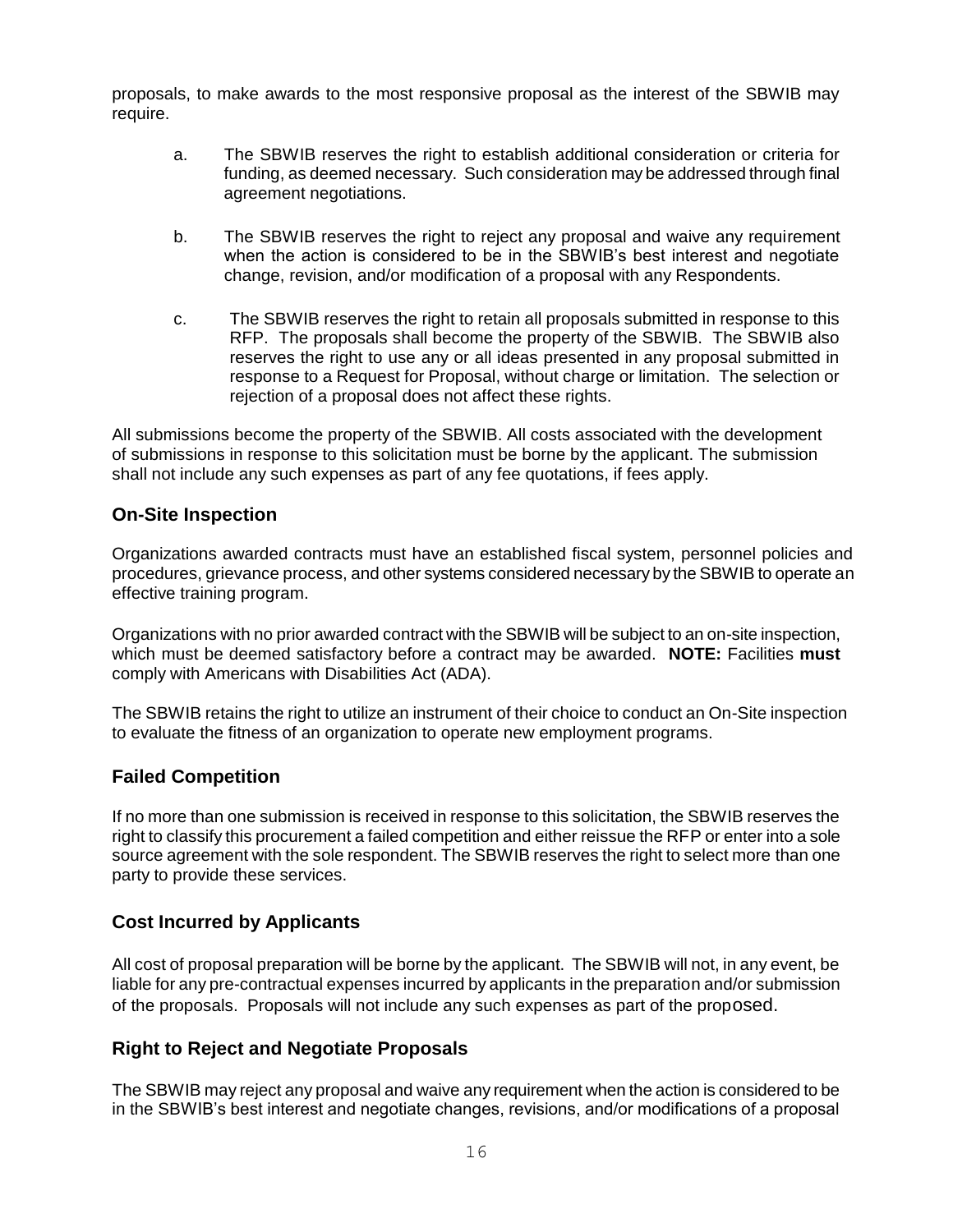with any Respondents.

### **Request for Additional Information**

The SBWIB may require additional information from respondents for the determination of their qualifications to provide services. This additional information may be requested any time during the review process.

#### **Insurance Requirements**

The SBWIB requires the following types of insurance:

Workers Compensation and Employers' Liability with limits of not less than the following:

| Each Accident:          | \$1 million |
|-------------------------|-------------|
| Disease – policy limit: | \$1 million |
| Disease – each employee | \$1 million |

General Liability with limits of not less than the following:

| General Aggregate:                       | \$5 million |
|------------------------------------------|-------------|
| Products/Completed Operations Aggregate: | \$2 million |
| Each Occurrence:                         | \$2 million |

Automobile Liability:

If conducting activities under this Agreement requires use of motor vehicles, then applicant is required to maintain an automobile insurance policy (written on ISO policy form CA 00 01) with limits of not less than \$5 million for bodily injury and property damage, in combined or equivalent split limits, for each single accident. Insurance shall cover liability arising out of applicant's use of autos, including owned, leased, hired, and/or non-owned autos, as each may be applicable.

Should applicant and its employees not use any motor vehicles to provide the services required under this agreement, applicant shall furnish to SBWIB, on applicant's letterhead, a letter stating "Company owned or operated vehicles will not be used to perform any of the services contemplated by the agreement between SUBCONTRACTOR and the City of Hawthorne."

The City of Inglewood, South Bay Workforce Investment Board, Inc., and Los Angeles Department of Public Social Services must be named as additional insured on general liability policies. **A certificate of insurance is required as proof of coverage prior to contract execution.** Notice of Cancellation must ensure that each insurance policy shall be endorsed to state that the coverage shall not be suspended, voided, or canceled except after thirty (30) days prior written notice has been given to the SBWIB.

#### **CONFIDENTIALITY REQUIREMENTS**

A. All selected service providers and its employees shall maintain the confidentiality of any information regarding participants, and the immediate family of any participant, that identifies or may be used to identify them and which may be obtained through application forms, interviews, tests, reports from public agencies, counselors, or any other source. The service provider shall not divulge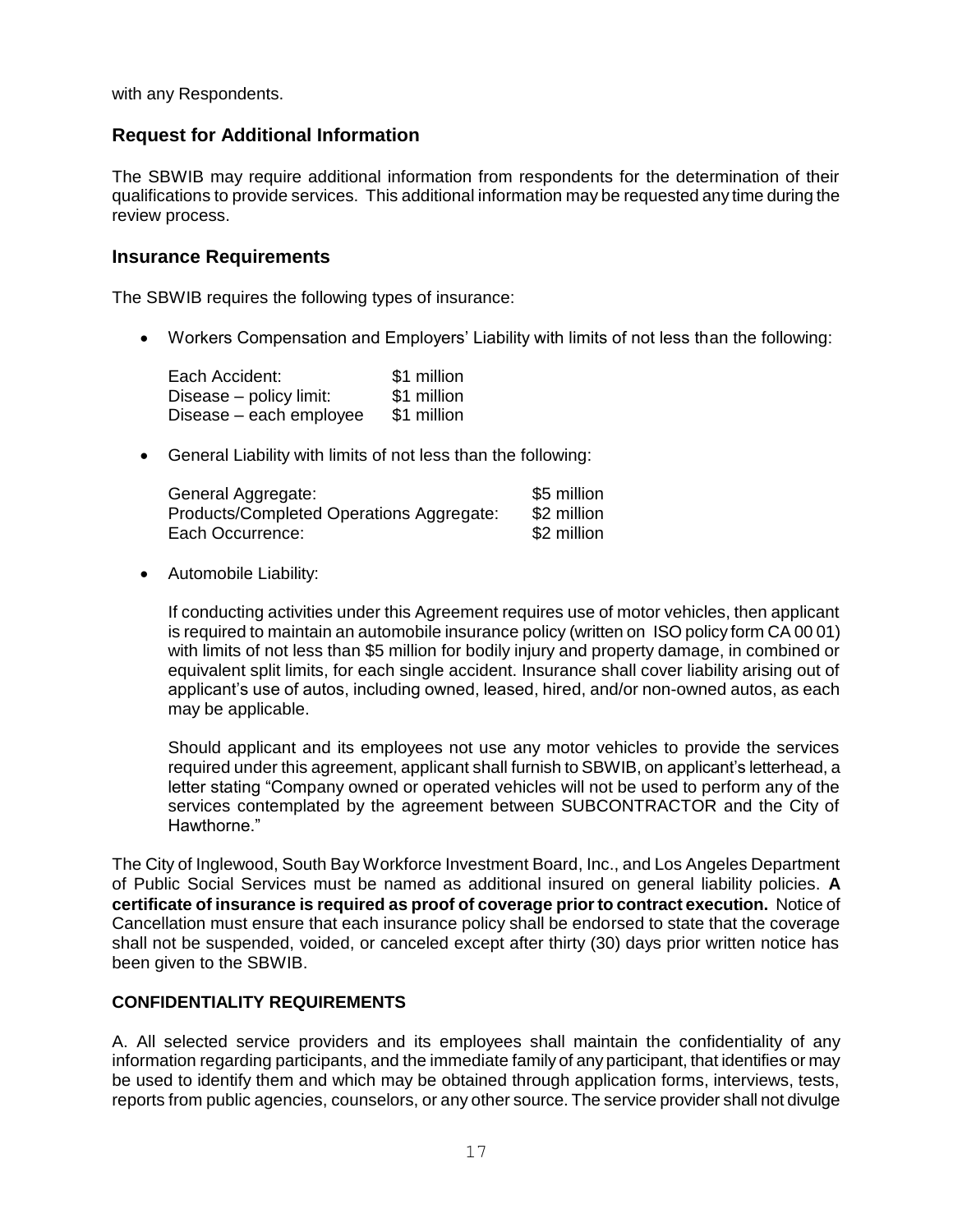such information without the permission of the participant, except for disclosures required by court process, order, or decree, and except that information which is necessary for purposes related to the performance or evaluation of the Agreement. However, such may be divulged to parties having responsibilities under the Agreement for monitoring or evaluating the services and performances under the Agreement and to governmental authorities to the extent necessary for the proper administration of the program.

B. Confidentiality of State/County Records - Confidential information pertains to any data that identifies an individual or an employing unit. Confidential information is not open to the public and requires special precautions to protect it from loss, unauthorized use, access, disclosure, modification, and destruction. The sources of information may include, but are not limited to, Employment Development Department, the California Department of Social Services, the California Department of Education, the County Welfare Department(s), Directors of Child Support, the Office of the District Attorney, the California Department of Mental Health, the California Office of Community Colleges and the Department of Alcohol and Drug Programs. The service provider agrees to:

1. Keep all information furnished by State/County agencies strictly confidential, and make the information available to its own employees only on a need-to-know basis, as specifically authorized in this Agreement. Instruct all employees with State/County information access regarding the confidentiality of this information and of the penalties for unauthorized use or disclosure found in section l798.55 of the Civil Code; section 502 of the Penal Code; section 2111 of the Unemployment Insurance Code; section 10850 of the Welfare and Institutions Code and other applicable local, State and federal laws.

2. Store and process information electronically, in a manner that renders it irretrievable by unauthorized computer, remote terminal, or other means. State/County confidential information should be returned promptly and/or, all copies/derivations should be destroyed when no longer in use. An approved method of confidential information destruction should be used: shredding, burning, or certified/witnessed destruction. Magnetic media are to be demagnetized, or returned to appropriate agency. In no event, shall said information be disclosed to any individual outside of the Contractor staff, and/or their employees.

3. Employees of service provider who have access to participant files and/or information must complete, sign, and adhere to the "Subcontractor Employee Acknowledgement and Confidentiality Agreement." Service provider will identify specific staff that will have access to participant files. A copy of this form must be on file prior to a worksite employee commencing any work under to this agreement.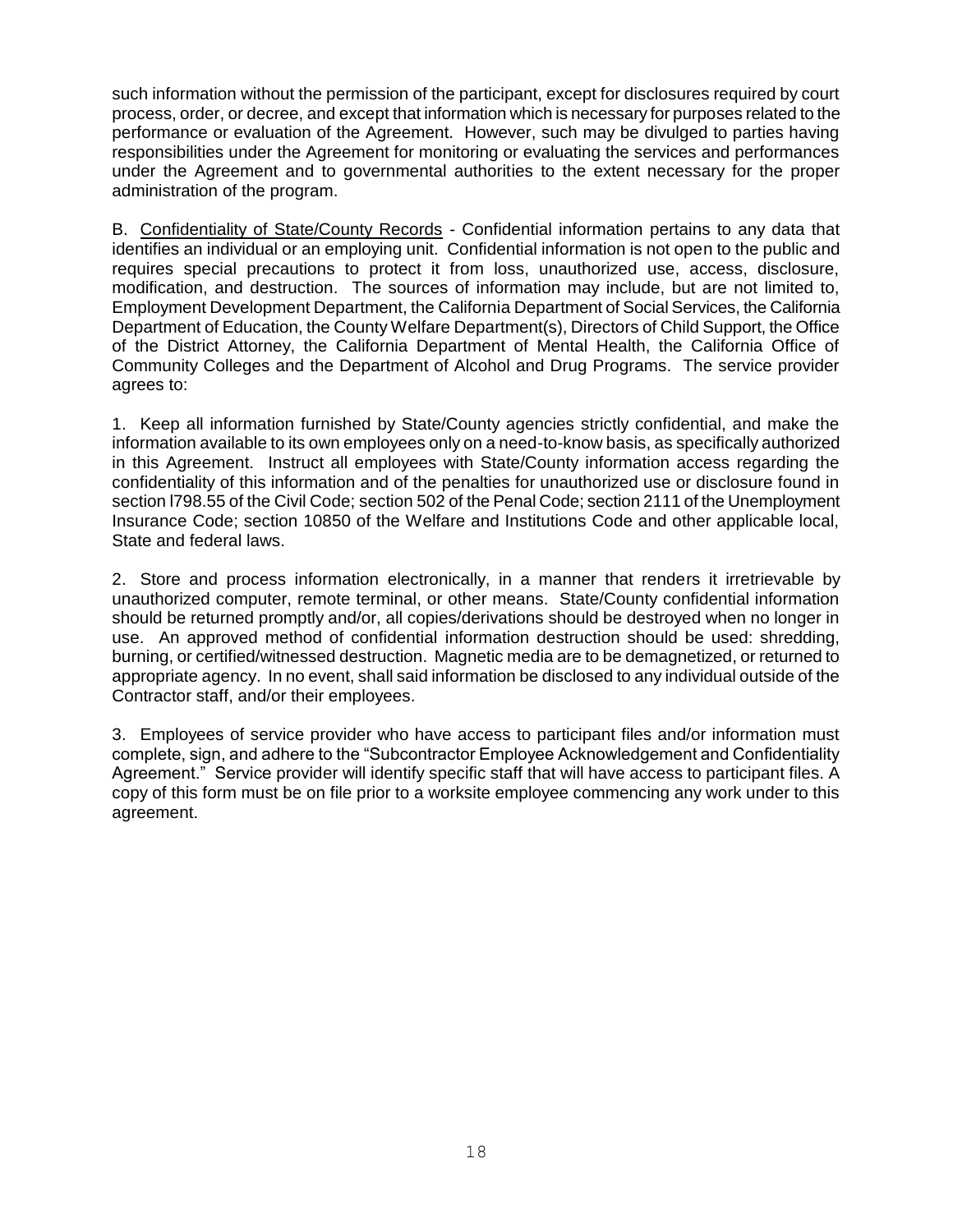**ATTACHMENT A**

## **APPLICATION COVER SHEET**

| Website Address: __________________________                                                            |                                                                                                                                                                                                                                                                                                                           |
|--------------------------------------------------------------------------------------------------------|---------------------------------------------------------------------------------------------------------------------------------------------------------------------------------------------------------------------------------------------------------------------------------------------------------------------------|
| <b>Legal Status of Organization (Please Check One):</b>                                                |                                                                                                                                                                                                                                                                                                                           |
| <b>Public Agencies</b><br>$\begin{bmatrix} 1 \end{bmatrix}$<br>$\begin{smallmatrix}1\end{smallmatrix}$ | <b>Private for Profit Corporation</b>                                                                                                                                                                                                                                                                                     |
| $\begin{smallmatrix}1\end{smallmatrix}$<br><b>Private Non- Profit Corporation</b>                      |                                                                                                                                                                                                                                                                                                                           |
|                                                                                                        | Number of years organization has been in operation: ____________________________                                                                                                                                                                                                                                          |
|                                                                                                        | If a corporation, indicate State and year organization was incorporated:<br><u>If</u> a corporation, indicate State and year organization was incorporated:                                                                                                                                                               |
|                                                                                                        |                                                                                                                                                                                                                                                                                                                           |
| What<br>Region(s)/Areas are you                                                                        | proposing to<br>provide services?                                                                                                                                                                                                                                                                                         |
|                                                                                                        |                                                                                                                                                                                                                                                                                                                           |
|                                                                                                        | ,我们就会在这里的时候,我们就会在这里,我们就会在这里,我们就会在这里,我们就会在这里,我们就会在这里,我们就会在这里,我们就会在这里,我们就会在这里,我们就会                                                                                                                                                                                                                                          |
| Acknowledgement:<br>organization named above.                                                          | In compliance with the Request for Proposals, and subject to the conditions thereof, the undersigned<br>offers to furnish the proposed services and certifies that he/she has read, understands, and agrees to<br>all terms, conditions, and requirements of this proposal and is authorized to contract on behalf of the |
| Print Name of Authorized Representative/Title                                                          | Date                                                                                                                                                                                                                                                                                                                      |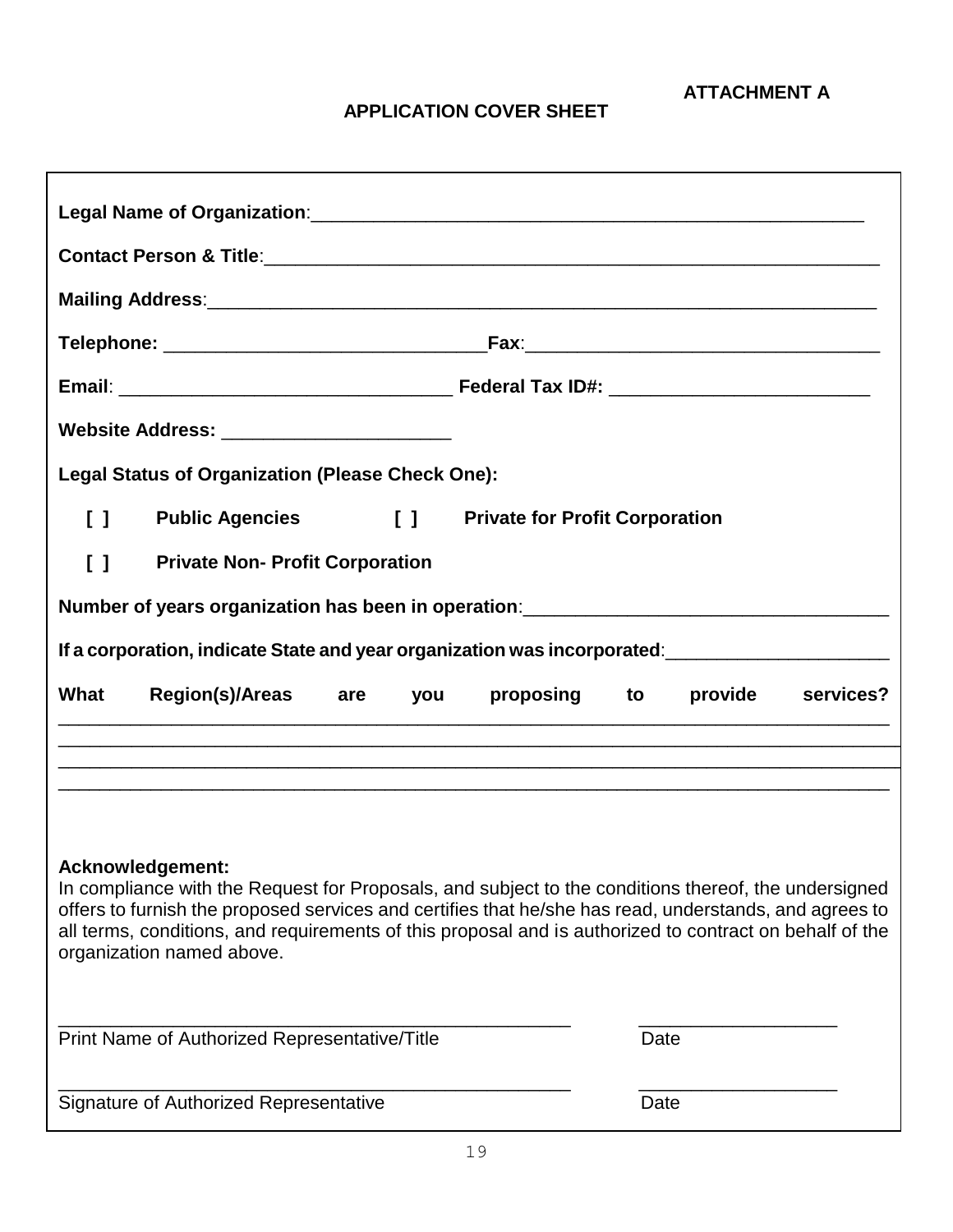## **ATTACHMENT B**

#### **CERTIFICATION REGARDING LOBBYING CERTIFICATION FOR CONTRACTS, GRANTS, LOANS AND COOPERATIVE AGREEMENTS**

The undersigned certifies, to the best of his or her knowledge and belief, that:

- 1) No Federal appropriated funds have been paid or will be paid, by or on behalf of the undersigned, to any person for influencing or attempting to influence an offer or employee of an agency, a Member of Congress, an officer or employee of Congress, or an employee of a Member of Congress in connection with the awarding of any Federal contract, the making of any Federal grant, the making of any Federal loan, the entering into of any cooperative agreement, and the extension, continuation, renewal, amendment, or modification of any Federal contract, grant, loan, or cooperative agreement.
- 2) If any funds other than Federal appropriated funds have been paid or will be paid to any person for influencing or attempting to influence an officer or employee of any agency, a Member of Congress, an officer or employee of Congress, or an employee of a Member of congress in connection with the Federal contract, grant, loan, or cooperative agreement, the undersigned shall complete and submit Standard Form-LLL, "Disclosure Form to Report Lobbying," in accordance with its instructions.
- 3) The undersigned shall require that the language of this certification be included in the award documents for all sub-awards at all tiers (including subcontracts, sub-grants, and contracts under grants, loans, and cooperative agreements) and that all sub-recipients shall certify and disclose accordingly.

This certification is a material representation of fact upon which reliance was placed when this transaction was made or entered into. Submission of this certification is a prerequisite for making or entering into this transaction imposed by Section 1352, Title 31, and U.S. Code. Any person who fails to file the required certification shall be subject to civil penalty of not less than \$10,000 and not more than \$100,000 for each such failure.

Name and Title of Authorized Representative

Signature Date

\_\_\_\_\_\_\_\_\_\_\_\_\_\_\_\_\_\_\_\_\_\_\_\_\_\_\_\_\_\_\_\_\_\_\_\_\_\_\_\_\_\_\_\_\_\_\_

\_\_\_\_\_\_\_\_\_\_\_\_\_\_\_\_\_\_\_\_\_\_\_\_\_\_\_\_\_\_\_\_\_\_\_\_\_\_\_\_\_\_\_\_\_\_\_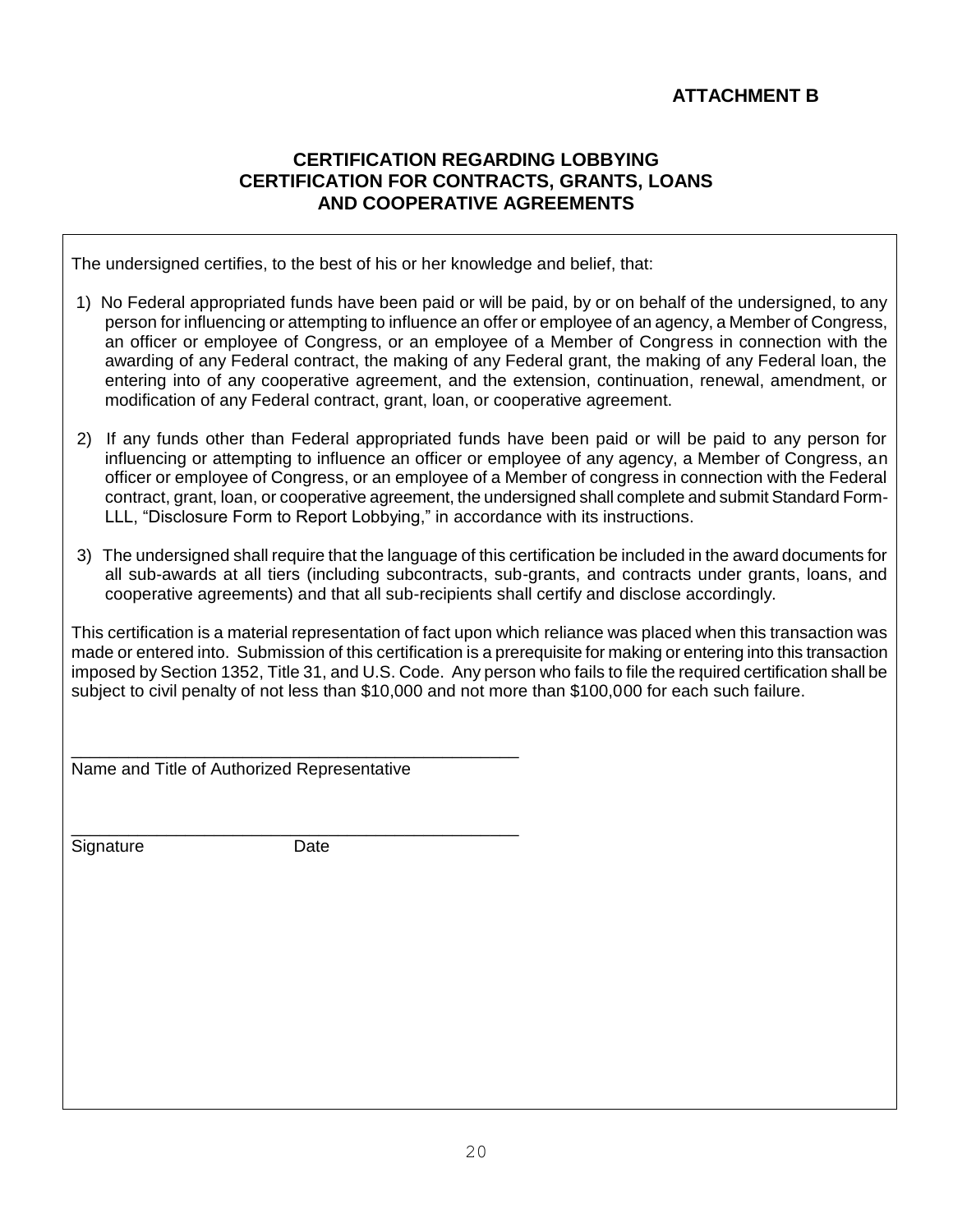### **ATTACHMENT C**

#### **CERTIFICATION REGARDING DEBARMENT, SUSPENSION, INELIGIBILITY AND VOLUNTARY EXCLUSION LOWER TIER COVERED TRANSACTIONS**

This certification is required by the regulations implementing Executive Order 12549, Debarment and Suspension, 29 CFR Part 98, Section 98.510, Participants' Responsibilities. The regulations were published as Part VII of the May 26, 1988 *Federal Register* (pages 19160-19211).

- 1) The prospective recipient of Federal assistance funds certifies, by submission of this proposal, that neither it nor its principals are presently debarred, suspended, proposed for debarment, declared ineligible, or voluntarily excluded from participation in this transaction by any Federal department or agency.
- 2) Where the prospective recipient of Federal assistance funds is unable to certify to any of the statements in this certification, such prospective participant shall attach an explanation to this proposal.

\_\_\_\_\_\_\_\_\_\_\_\_\_\_\_\_\_\_\_\_\_\_\_\_\_\_\_\_\_\_\_\_\_\_\_\_\_\_\_\_\_ Name and Title of Authorized Representative

\_\_\_\_\_\_\_\_\_\_\_\_\_\_\_\_\_\_\_\_\_\_\_\_\_\_\_\_\_\_\_\_\_\_\_\_\_\_\_\_\_

Signature Date